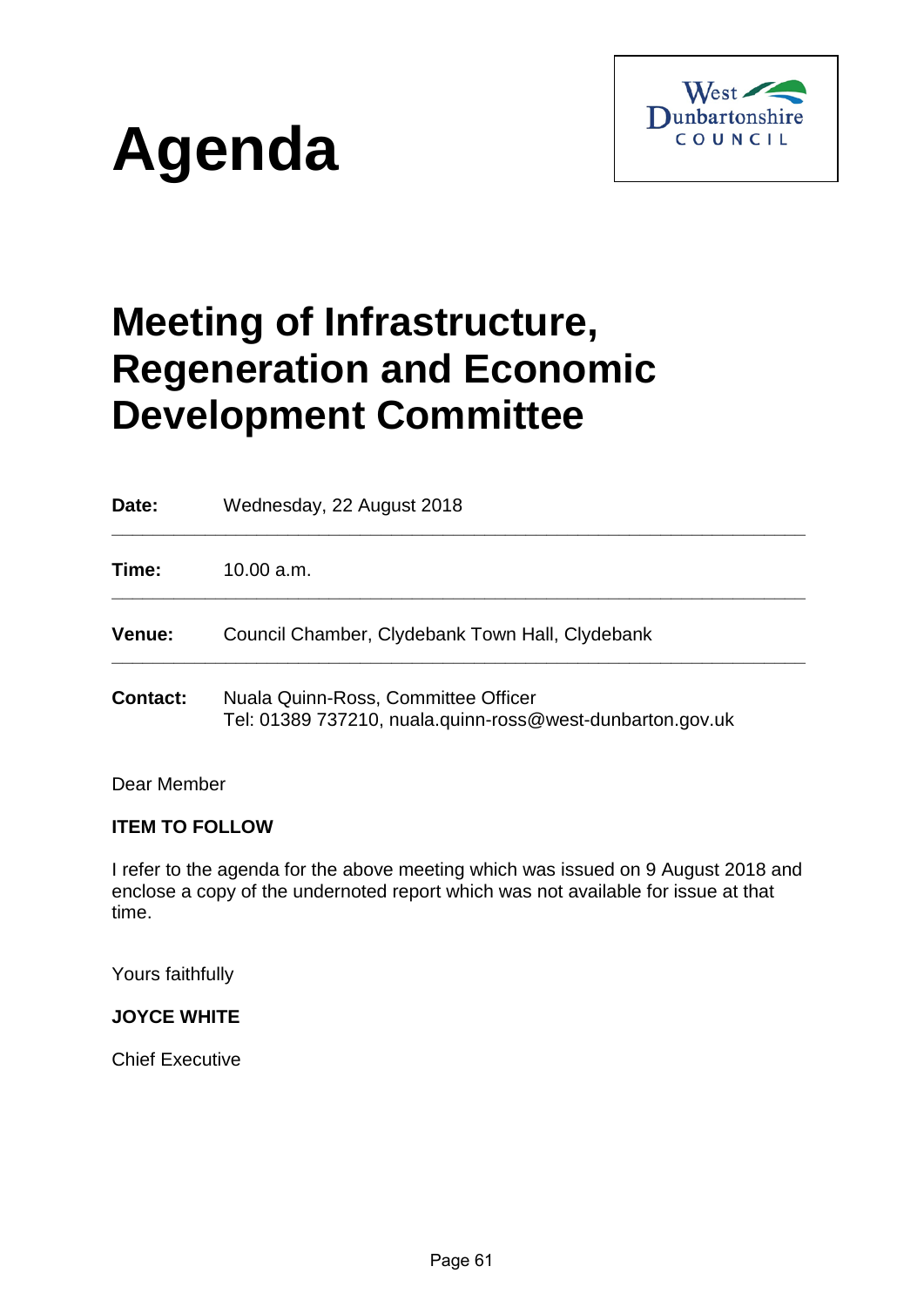#### **9 INFRASTRUCTURE, REGENERATION & ECONOMIC 63 - 82 DEVELOPMENT BUDGETARY CONTROL REPORT 2018/19 TO PERIOD 4 (31 JULY 2018)**

Submit joint report by the Strategic Lead - Environment & Neighbourhood and the Strategic Lead - Regeneration providing an update on the financial performance to 31 July 2018 (Period 4) of those services under the auspices of this Committee.

Distribution:-

Councillor Iain McLaren (Chair) Councillor Marie McNair (Vice Chair) Councillor Gail Casey Councillor Karen Conaghan Councillor Diane Docherty Provost William Hendrie Councillor Caroline McAllister Councillor David McBride Councillor Jonathan McColl Councillor John Mooney Councillor Lawrence O'Neill Councillor Martin Rooney

All other Councillors for information

Chief Executive Strategic Director of Regeneration, Environment and Growth

Date of Issue: 16 August 2018

**\_\_\_\_\_\_\_\_\_\_\_\_\_\_\_\_\_\_\_\_\_\_\_\_\_\_\_\_\_\_\_\_\_\_\_\_\_\_\_\_\_\_\_\_\_\_\_\_\_\_\_\_\_\_\_\_\_\_\_\_\_\_\_\_\_\_\_**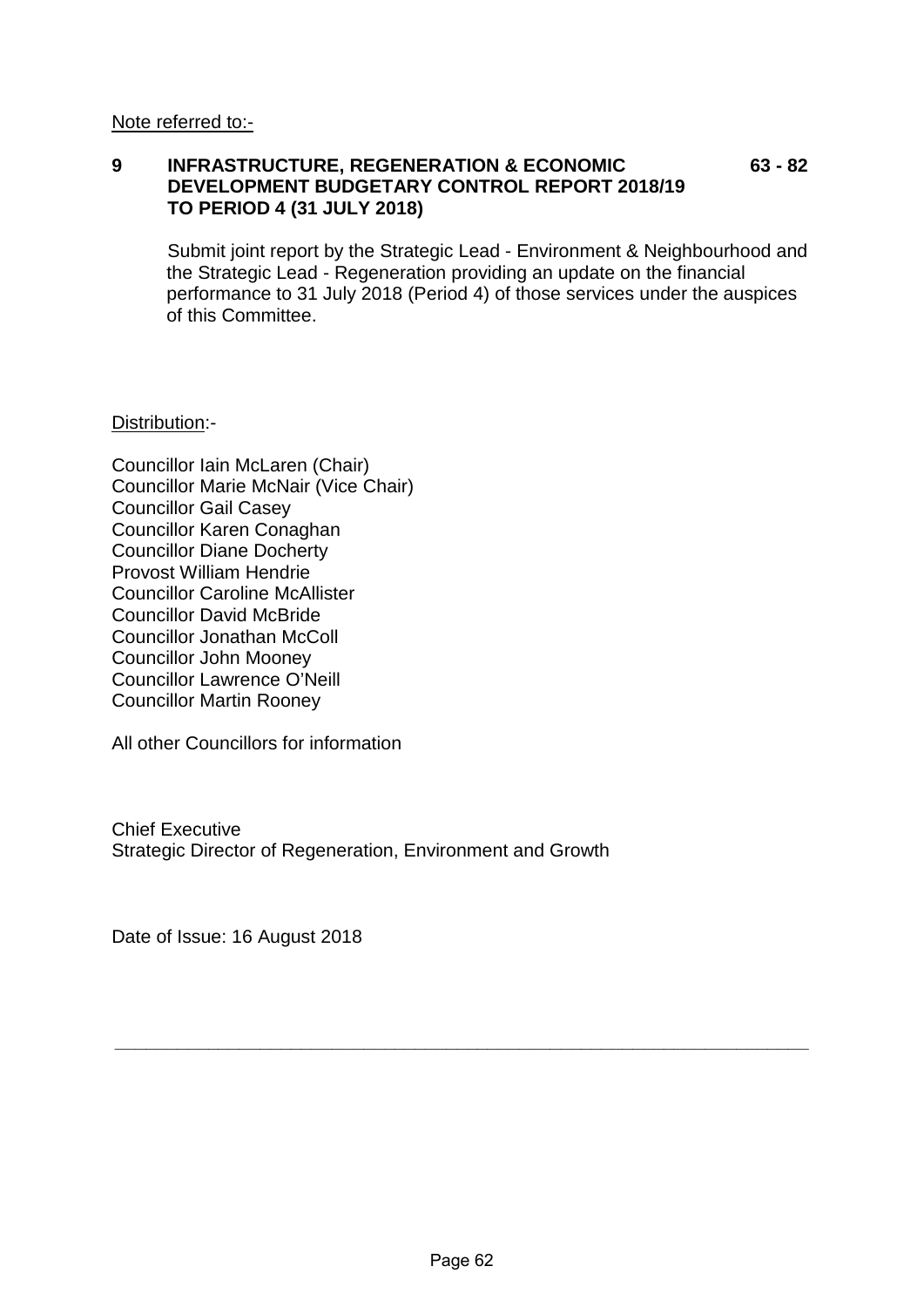#### **WEST DUNBARTONSHIRE COUNCIL**

#### **Joint Report by Strategic Leads - Environment and Neighbourhood and Regeneration**

**Infrastructure, Regeneration & Economic Development Committee: 22 August 2018** 

#### **Subject: Infrastructure, Regeneration & Economic Development Budgetary Control Report 2018/19 to Period 4 (31 July 2018)**

\_\_\_\_\_\_\_\_\_\_\_\_\_\_\_\_\_\_\_\_\_\_\_\_\_\_\_\_\_\_\_\_\_\_\_\_\_\_\_\_\_\_\_\_\_\_\_\_\_\_\_\_\_\_\_\_\_\_\_\_\_\_\_\_\_\_\_

#### **1. Purpose**

**1.1** The purpose of the report is to provide the Committee with an update on the financial performance to 31 July 2018 (Period 4) of those services under the auspices of the Infrastructure, Regeneration & Economic Development Committee (IRED).

#### **2. Recommendations**

- **2.1** Members are asked to:
	- i) consider and note the contents of this report which shows the revenue budget forecast to overspend against budget by £0.168m (0.7%) at the year-end;
	- ii) consider and note the net projected annual position in relation to relevant capital projects which is highlighting projected variance of £15.828m (25.3%) due to slippage of £15.264m (24.4%) and an underspend of £0.564m.(0.9%) and ;
	- iii) note the progress on savings incorporated into budgets for 2018/19**.**

#### **3. Background**

Revenue

**3.1** At the meeting of West Dunbartonshire Council on 5 March 2018, Members agreed the revenue estimates for 2018/19. A total net budget of £24.972m was approved for IRED services. The revised budget is now £25.307M.

|                                              | £M     |
|----------------------------------------------|--------|
| Original Budget                              | 24.972 |
| Adjustments                                  |        |
| Ardlui Budget from Education                 | 0.107  |
| Partial re-instatement of Ground Maintenance | 0.270  |
| savings                                      |        |
| <b>Strategic Partners Savings</b>            | 0.004  |
| Centralisation of ICT budgets                | 0.037  |
|                                              |        |
| <b>Revised Budget</b>                        | 25.307 |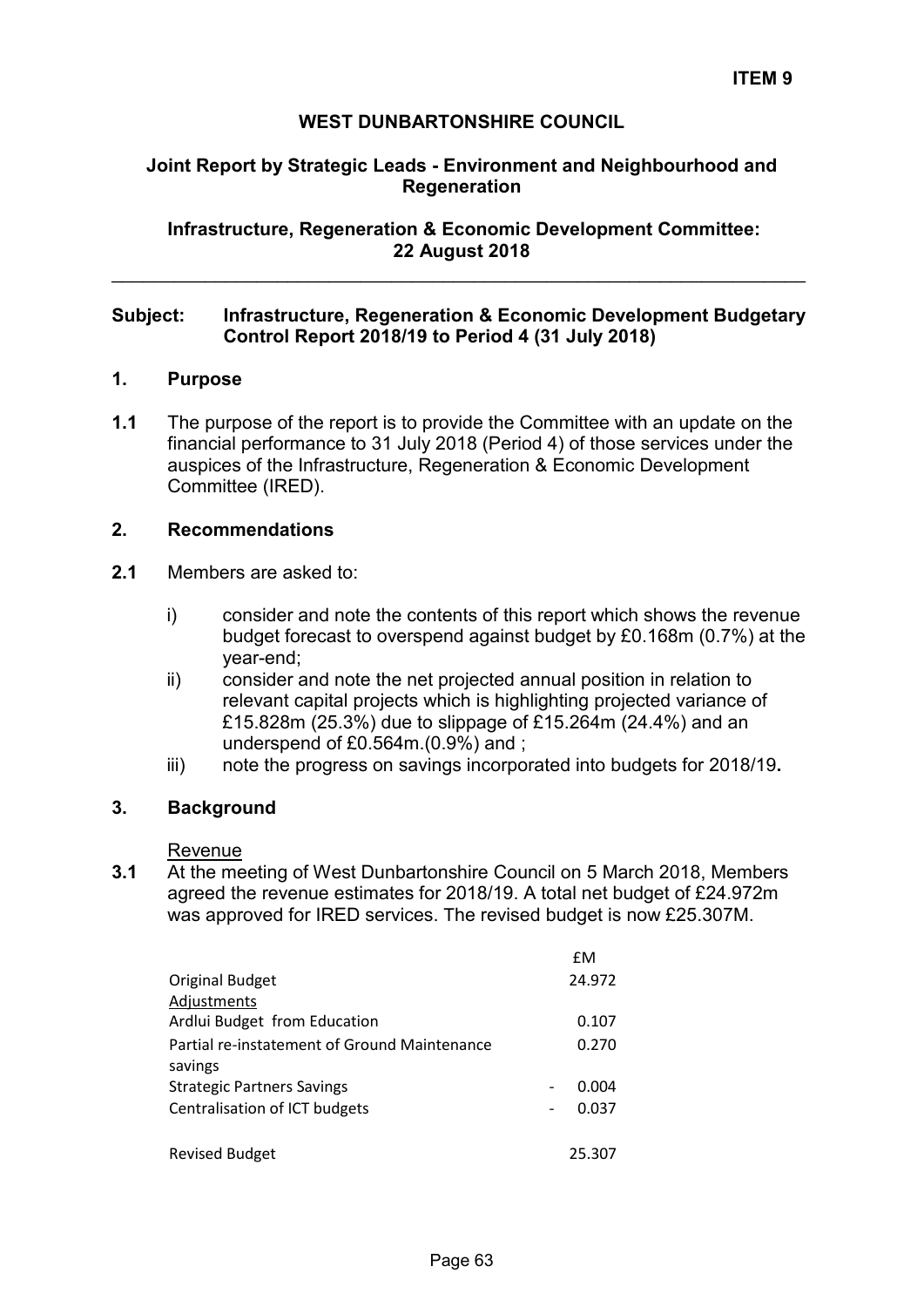# **Capital**

**3.2** At the meeting of Council on 5 March 2018, Members also agreed the updated 10 year General Services Capital Plan for 2018/2019 to 2025/26. The next three years from 2018/19 to 2020/21 have been approved in detail with the remaining years being indicative at this stage. The total project life budget approved for projects that have either commenced or are due to commence in that period total £206.196m.

#### **4. Main Issues**

#### Revenue Budget

- **4.1** The current budgetary position is summarised in Appendix 1. Of the 22 services monitored 12 (55) are showing either a favourable or a nil variance; of the remaining 10 services showing an adverse variance, 4 are above the £0.050m reporting threshold. A more detailed analysis by service is given in Appendix 2. Comments are shown in Appendix 3 when there are projected annual variances greater that £50K. Appendix 4 shows progress on the achievement of saving options adopted as part of the 2018/19 budget.
- **4.2** Appendix 1 shows the probable outturn for the services at £25.475m. As the annual budget is £25.307m there is currently a projected favourable variance for the year of £0.168m.

# Capital Budget

**4.3** The overall programme summary report is shown in Appendix 5. Information on projects that are highlighted as being within the red category for probable underspends or overspends in-year and in total is provided in Appendices 6 and 7. Detail on projects within the green category that have variances over £50,000 are shown in Appendix 7. Appendices 6 to 7 include additional information on action being taken to minimise or mitigate slippage and/or overspends where possible. The analysis shows that for the in-year planned spend there is currently a projected in-year variance of £15.828m of which £15.264m relates to project re-phasing and an in-year underspend of £0.564m. Officers review regularly the in-year position to consider options to maximise the effective use of capital resource.

# **5. People Implications**

**5.1** There are no people implications.

# **6. Financial Implications**

**6.1** Other than the financial position noted above, there are no financial implications of the budgetary control report. Officers are currently reviewing budgets and projections with a view to improving the position by financial year end and progress will be highlighted in future reports to committee.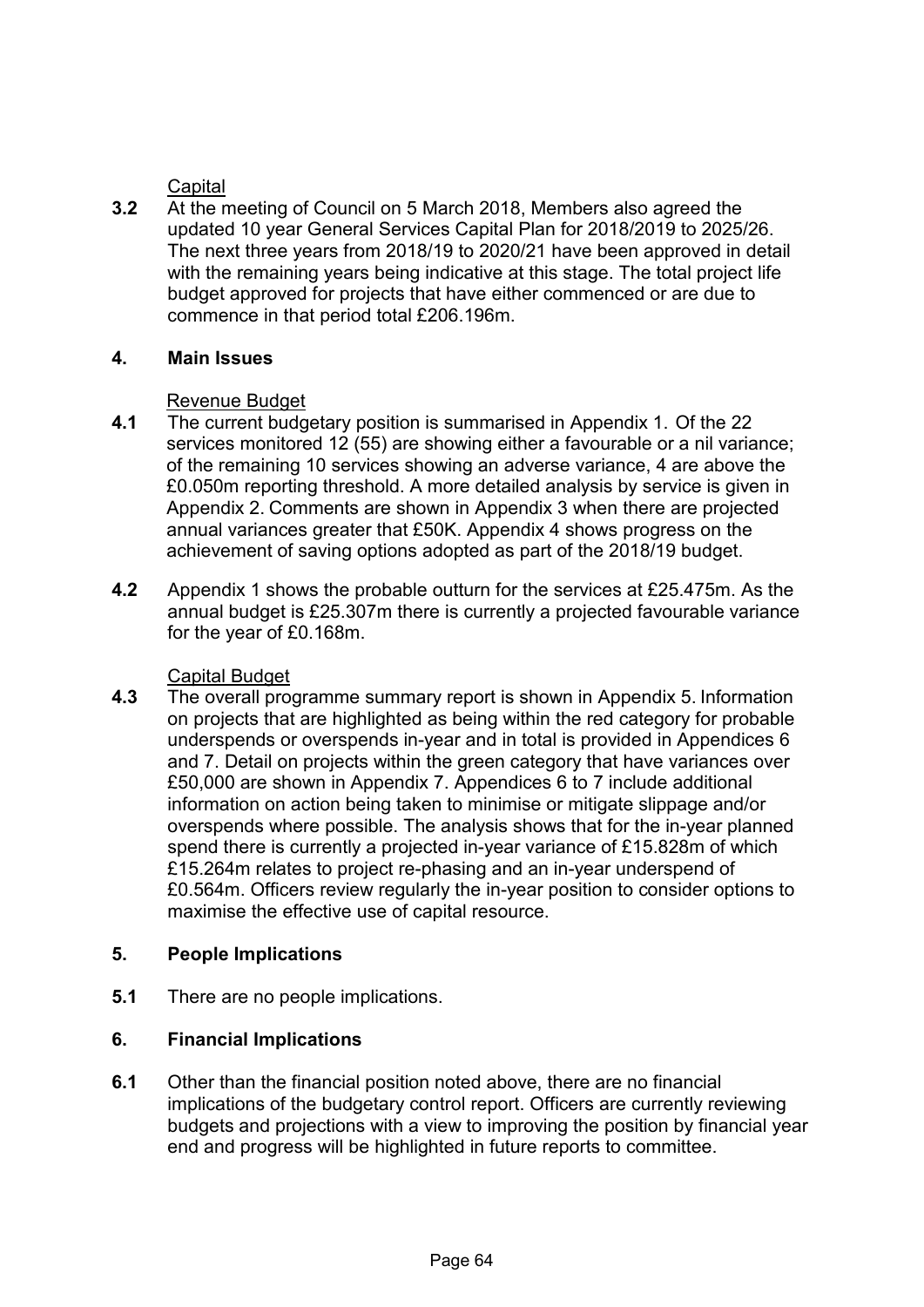**6.2** Agreed savings and management adjustments are monitored with current indications showing that all of the total actions of £0.581m being monitored are currently on target to be achieved (see Appendix 4). It should be noted that any variances are included within the service information and variances identified within this report.

#### **7. Risk Analysis**

**7.1** The main financial risks to the ongoing financial position relate to unforeseen costs being incurred between now and the end of the financial year. This can affect all service areas. Virements will be considered where in-year capital underspends become apparent and regular reviews to minimise in-year underspends will continue.

#### **8. Equalities Impact Assessment (EIA)**

**8.1** The report is for noting and therefore no Equalities Impact Assessment was completed for this report.

#### **9 Consultation**

**9.1** The views of both Finance and Legal services have been requested on this report and both have advised there are neither any issues nor concerns with the proposal. As the report is for noting no further consultation is envisaged.

#### **10. Strategic Assessment**

**10.1** Proper budgetary control and sound financial practice are cornerstones of good governance and support Council and officers to pursue the five strategic priorities of the Council's Strategic Plan. This report forms part of the financial governance of the Council. This report is for noting and, therefore, does not directly affect any of the strategic priorities.

**Jim McAloon** Ronald M Dinnie

**Strategic Lead, Regeneration Strategic Lead - Environment & N'Hood** 

**Date: 13 August 2018** 

**Person to Contact:** Janice Rainey - Business Unit Finance Partner, 16 Church Street, Dumbarton, G81 1QL, telephone: 01389 737704, e-mail [janice.rainey@west-dunbarton.gov.uk](mailto:janice.rainey@west-dunbarton.gov.uk)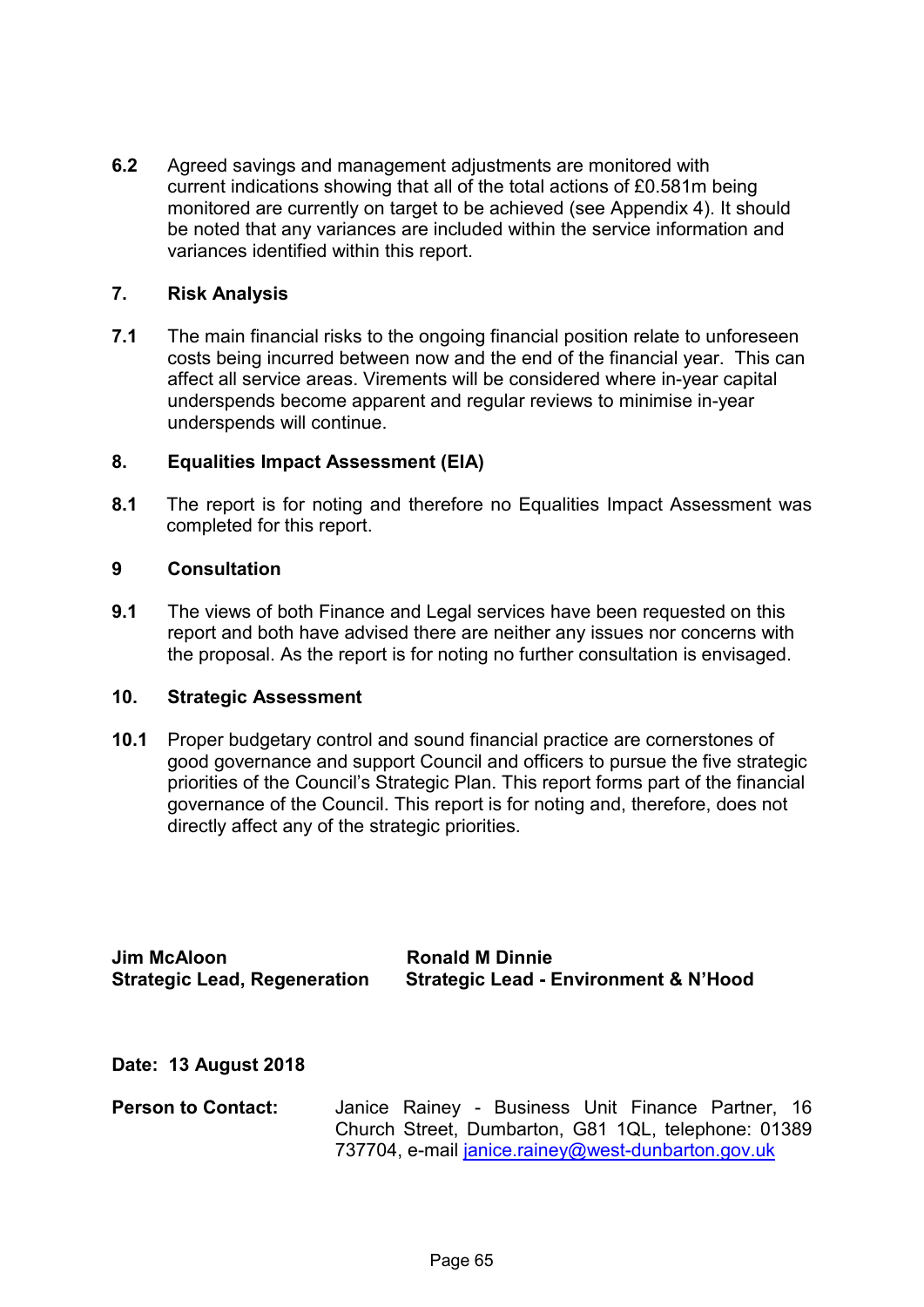| <b>Appendices:</b>        | Appendix 1 - Summary Budgetary Position (Revenue)<br>Appendix 2– Detailed Budgetary Position (Revenue)<br>Appendix 3 – Variance Analysis (Revenue)<br>Appendix 4 – Monitoring of Savings Options<br>Appendix 5 - Budgetary Position (Capital)<br>Appendix 6 - Variance Analysis Red Status (Capital<br>Appendix 7- Variance Analysis Green >£50K Capital) |
|---------------------------|-----------------------------------------------------------------------------------------------------------------------------------------------------------------------------------------------------------------------------------------------------------------------------------------------------------------------------------------------------------|
| <b>Background Papers:</b> | <b>None</b>                                                                                                                                                                                                                                                                                                                                               |
| <b>Wards Affected:</b>    | All                                                                                                                                                                                                                                                                                                                                                       |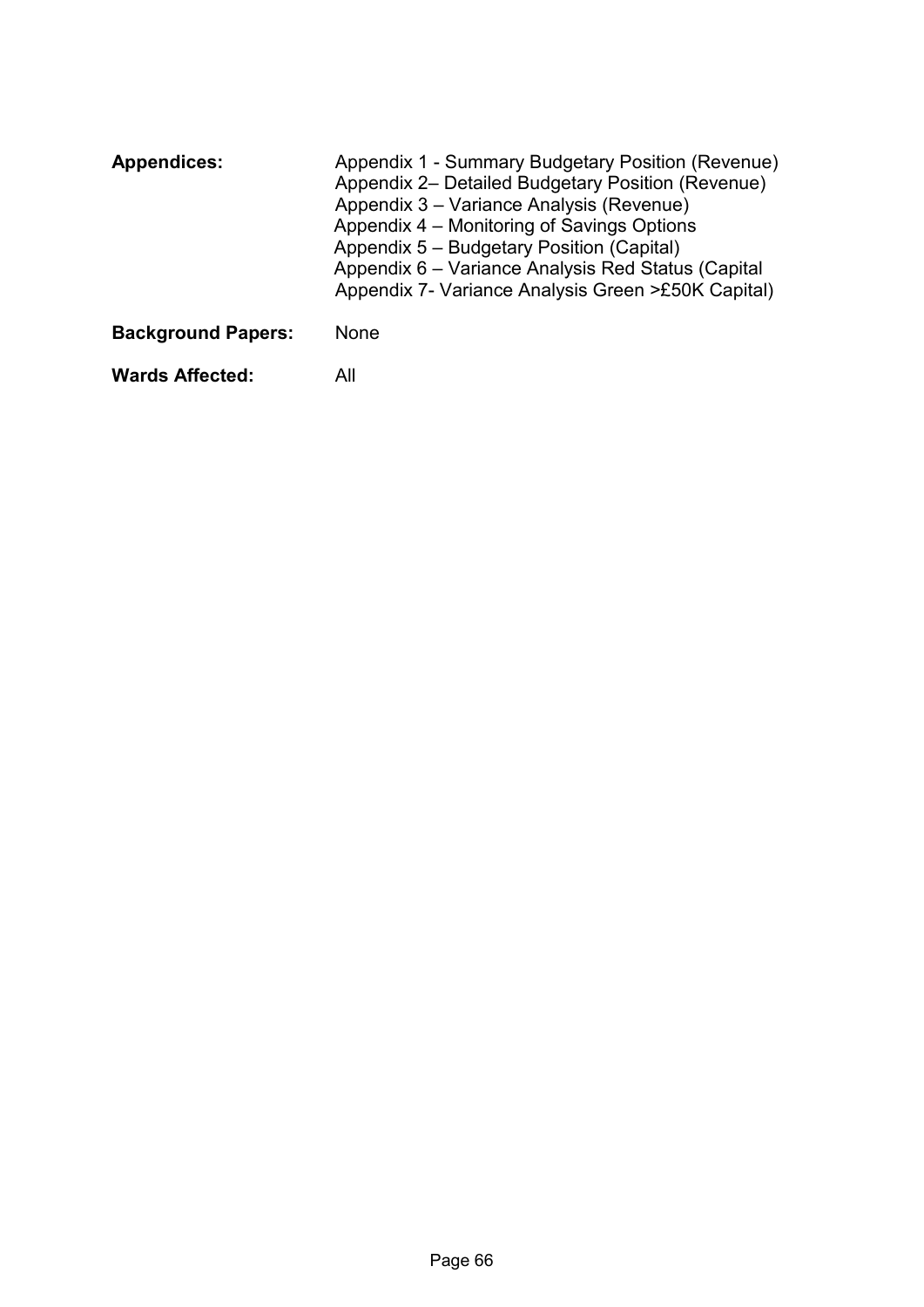# **WEST DUNBARTONSHIRE COUNCIL APPENDIX 1 REVENUE BUDGETARY CONTROL 2018/19 IRED SUMMARY**

**MONTH END DATE 31 July 2018**

| <b>Service / Subjective Summary</b>                | <b>Total Budget</b><br>2018/19 | Spend to<br>Date 2018/19 | Forecast<br><b>Spend</b><br>2018/19 | <b>Annual Variance 2018/19</b> |               | <b>Annual</b><br><b>RAG</b><br><b>Status</b> |
|----------------------------------------------------|--------------------------------|--------------------------|-------------------------------------|--------------------------------|---------------|----------------------------------------------|
|                                                    | £000                           | £000                     | £000                                | £000                           | $\frac{0}{2}$ |                                              |
| <b>Corporate Asset Maintenance</b>                 | (56)                           | 981                      | (94)                                | (38)                           | 68%           | ↑                                            |
| <b>Office Accommodation</b>                        | 1,292                          | 373                      | 1,290                               | (2)                            | 0%            |                                              |
| <b>Transport, Fleet &amp; Maintenance Services</b> | (416)                          | 65                       | (418)                               | (2)                            | 0%            |                                              |
| <b>Catering Services</b>                           | 3,984                          | 1,122                    | 3,998                               | 14                             | $0\%$         |                                              |
| <b>Building Cleaning</b>                           | 1,421                          | 466                      | 1,423                               |                                | 0%            |                                              |
| <b>Building Cleaning PPP</b>                       | (215)                          | (112)                    | (247)                               | (32)                           | $-15%$        |                                              |
| <b>Facilities Assistants</b>                       | 2,100                          | 529                      | 2,004                               | (96)                           | $-5%$         |                                              |
| <b>Facilities Management</b>                       | 349                            | 110                      | 348                                 | (1)                            | 0%            |                                              |
| <b>Consultancy Services</b>                        | 944                            | 312                      | 990                                 | 46                             | 5%            |                                              |
| <b>Roads Operations</b>                            | (918)                          | (65)                     | (907)                               | 11                             | 1%            |                                              |
| <b>Roads Services</b>                              | 4,331                          | 1,006                    | 4,319                               | (12)                           | 0%            |                                              |
| Grounds Maintenance & Street Cleaning Client       | 7,366                          | 1,842                    | 7,366                               | 0                              | 0%            |                                              |
| <b>Outdoor Services</b>                            | 231                            | 89                       | 249                                 | 18                             | 8%            |                                              |
| Leisure Management                                 | 3,218                          | 1,598                    | 3,218                               | 0                              | 0%            |                                              |
| Events                                             | 123                            | 75                       | 123                                 | 0                              | 0%            |                                              |
| <b>Burial Grounds</b>                              | (148)                          | (16)                     | (120)                               | 28                             | $-19%$        |                                              |
| Crematorium                                        | (907)                          | (195)                    | (915)                               | (8)                            | $-1%$         |                                              |
| <b>Waste Services</b>                              | 6,944                          | 2,292                    | 6,960                               | 16                             | 0%            |                                              |
| Corporate Assets / Capital Investment Programme    | (1,894)                        | (328)                    | (1,703)                             | 191                            | 10%           |                                              |
| <b>Economic Development</b>                        | 373                            | 98                       | 377                                 |                                | 1%            |                                              |
| Depots                                             |                                |                          |                                     |                                | 0%            |                                              |
| Ground Maintenance & Street Cleaning Trading A/c   | (2,815)                        | (1, 245)                 | (2,786)                             | 29                             | 1%            |                                              |
| <b>Total Net Expenditure</b>                       | 25,307                         | 8,997                    | 25,475                              | 168                            | 0.7%          | ↓                                            |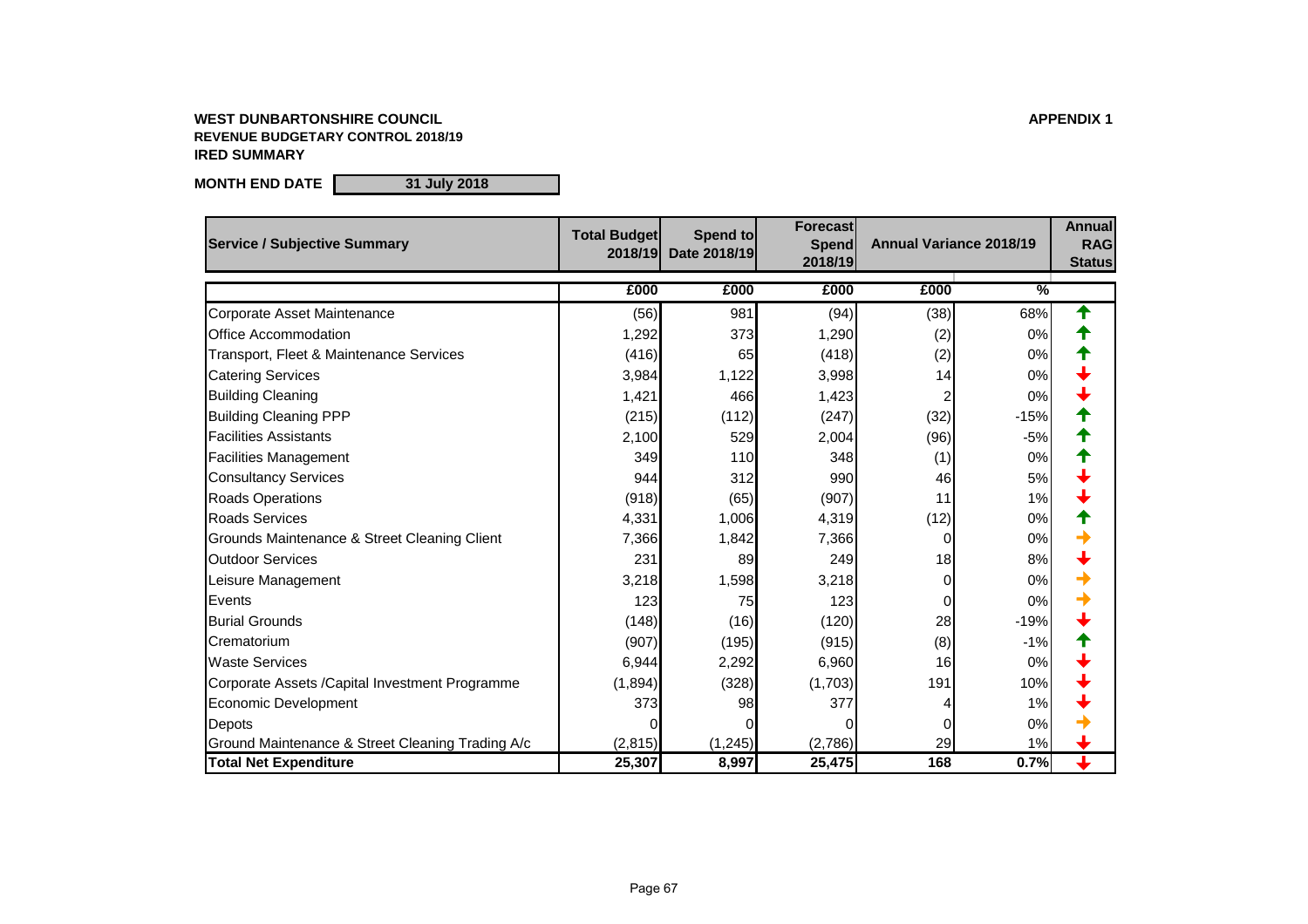**YEAR END DATE 31 July 2018**

**PERIOD 4**

| <b>Actual</b><br><b>Outturn</b><br>2017/18 | <b>Service Summary</b>             | <b>Total</b><br><b>Budget</b><br>2018/19 | <b>Spend to</b><br>Date 2018/19 | Forecast<br><b>Spend</b><br>2018/19 |                | <b>Annual Variance</b><br>2018/19 |               |
|--------------------------------------------|------------------------------------|------------------------------------------|---------------------------------|-------------------------------------|----------------|-----------------------------------|---------------|
| £000                                       | <b>All Services</b>                | £000                                     | £000                            | £000                                | £000           | $\frac{9}{6}$                     |               |
| 22,345                                     | Employee                           | 22,419                                   | 6,960                           | 22,607                              | 188            | 1%                                |               |
| 3,658                                      | Property                           | 4,198                                    | 1,223                           | 4,246                               | 95             | 2%                                |               |
| 3,859                                      | <b>Transport and Plant</b>         | 3,888                                    | 930                             | 3,913                               | 60             | 2%                                |               |
| 9,862                                      | Supplies, Services and Admin       | 10,205                                   | 3,386                           | 10,562                              | 703            | 7%                                |               |
| 17,013                                     | <b>Payments to Other Bodies</b>    | 15,956                                   | 4,555                           | 16,038                              | 82             | 1%                                |               |
| 552                                        | Other                              | 369                                      |                                 | 376                                 |                | 2%                                | ↓             |
| 57,289                                     | <b>Gross Expenditure</b>           | 57,035                                   | 17,054                          | 57,742                              | 1,135          | 2%                                | $\downarrow$  |
| (31, 456)                                  | <b>Income</b>                      | (31, 728)                                | (9,818)                         | (31, 515)                           | (967)          | $-3%$                             | 个             |
| 25,833                                     | <b>Net Expenditure</b>             | 25,307                                   | 7,236                           | 26,227                              | 168            | 1%                                | $\downarrow$  |
|                                            |                                    |                                          |                                 |                                     |                |                                   |               |
| £000                                       | <b>Corporate Asset Maintenance</b> | £000                                     | £000                            | £000                                | £000           | $\%$                              |               |
| 1,107                                      | Employee                           | 696                                      | 322                             | 1,008                               | 312            | 45%                               |               |
| 758                                        | Property                           | 47                                       | 17                              | 50                                  |                | 6%                                |               |
| 28                                         | <b>Transport and Plant</b>         | 35                                       | 11                              | 36                                  |                | 3%                                |               |
| 643                                        | Supplies, Services and Admin       | 346                                      | 166                             | 862                                 | 516            | 149%                              |               |
| 0                                          | <b>Payments to Other Bodies</b>    |                                          |                                 |                                     | $\Omega$       | 0%                                | →             |
| $\overline{0}$                             | <b>Other</b>                       |                                          |                                 |                                     | 0              | 0%                                | $\rightarrow$ |
| 2,536                                      | <b>Gross Expenditure</b>           | 1,124                                    | 516                             | 1,956                               | 832            | 74%                               | 个             |
|                                            | $(1,786)$   Income                 | (1, 180)                                 | 465                             | (2,050)                             | (870)          | $-74%$                            | $\rightarrow$ |
| <b>750</b>                                 | <b>Net Expenditure</b>             | (56)                                     | 981                             | (94)                                | (38)           | 68%                               | ₳             |
|                                            |                                    |                                          |                                 |                                     |                |                                   |               |
| £000                                       | <b>Office Accommodation</b>        | £000                                     | £000                            | £000                                | £000           | ℅                                 |               |
| 121                                        | Employee                           | 149                                      | 42                              | 154                                 | 5 <sup>5</sup> | 3%                                |               |
| 1,438                                      | Property                           | 1,020                                    | 300                             | 1,005                               | (15)           | $-1%$                             |               |
|                                            | <b>Transport and Plant</b>         |                                          |                                 |                                     | $\Omega$       | 0%                                |               |
| 101                                        | Supplies, Services and Admin       | 102                                      | 31                              | 110                                 | 8              | 8%                                |               |
| $\overline{0}$                             | Payments to Other Bodies           | 20                                       |                                 | 20                                  | 0              | 0%                                |               |
| 4                                          | <b>Other</b>                       |                                          | 0                               | $\overline{0}$                      | 0              | 0%                                |               |
|                                            | 1.665 Gross Expenditure            | 1.292                                    | 373                             | 1.290                               | (2)            | 0%                                |               |

| וטטוי | <b>INING LANGINIUS</b>      | ▎▗▙Ӛ▙▏ | VI VI | 1,4JVI | 14 J I | $\mathbf{v}$ / $\mathbf{v}$ |  |
|-------|-----------------------------|--------|-------|--------|--------|-----------------------------|--|
|       | <b>Income</b>               |        |       |        | OI     | 0%                          |  |
| ,665  | <b>Expenditure</b><br>Net E | 1,292  | 373   | 1,290  | (2)    | 0%                          |  |

| £000           | <b>Transport, Fleet &amp; Maintenance Services</b> | £000        | £000                     | £000     | £000 | $\frac{1}{2}$ |  |
|----------------|----------------------------------------------------|-------------|--------------------------|----------|------|---------------|--|
| 1,604          | <b>Employee</b>                                    | 1,596       | 471                      | 1,598    | ◠    | 0%            |  |
| 71             | Property                                           | 97          |                          | 97       | 0l   | 0%            |  |
| 1,722          | <b>Transport and Plant</b>                         | 1,519       | 324                      | ,562     | 43   | 3%            |  |
| 496            | Supplies, Services and Admin                       | 414         | 118                      | 457      | 43   | 10%           |  |
| 22             | Payments to Other Bodies                           | 24          | $\overline{\phantom{0}}$ | 23       | (1)  | $-4%$         |  |
| $\overline{0}$ | <b>Other</b>                                       |             | $\blacksquare$           |          | 01   | 0%            |  |
| 3,915          | <b>Gross Expenditure</b>                           | 3,650       | 914                      | 3,737    | 87   | 2%            |  |
| (4, 292)       | <b>Income</b>                                      | $(4,066)$ - | 849                      | (4, 155) | (89) | $-2%$         |  |
| (377)          | <b>Net Expenditure</b>                             | (416)       | 65                       | (418)    | (2)  | 0%            |  |

| £000  | <b>Catering Services</b>        | £000  | £000  | £000  | £000            | $\frac{1}{2}$ |  |
|-------|---------------------------------|-------|-------|-------|-----------------|---------------|--|
| 2,786 | Employee                        | 2,790 | 841   | 2,814 | 24              | 1%            |  |
| 61    | Property                        | 55    | 13    | 62    |                 | 13%           |  |
| 100   | <b>Transport and Plant</b>      | 108   | 26    | 103   | (5)             | $-5%$         |  |
| .206  | Supplies, Services and Admin    | 1,192 | 281   | ,173  | (19)            | $-2%$         |  |
| 23    | <b>Payments to Other Bodies</b> | 31    |       | 31    |                 | 0%            |  |
| Οl    | <b>Other</b>                    |       |       |       |                 | 0%            |  |
| 4,176 | <b>Gross Expenditure</b>        | 4,176 | 1,168 | 4,183 |                 | 0%            |  |
| (179) | <b>Income</b>                   | (192) | (46)  | (185) |                 | 4%            |  |
| 3,997 | <b>Net Expenditure</b>          | 3,984 | 1,122 | 3,998 | 14 <sub>1</sub> | 0%            |  |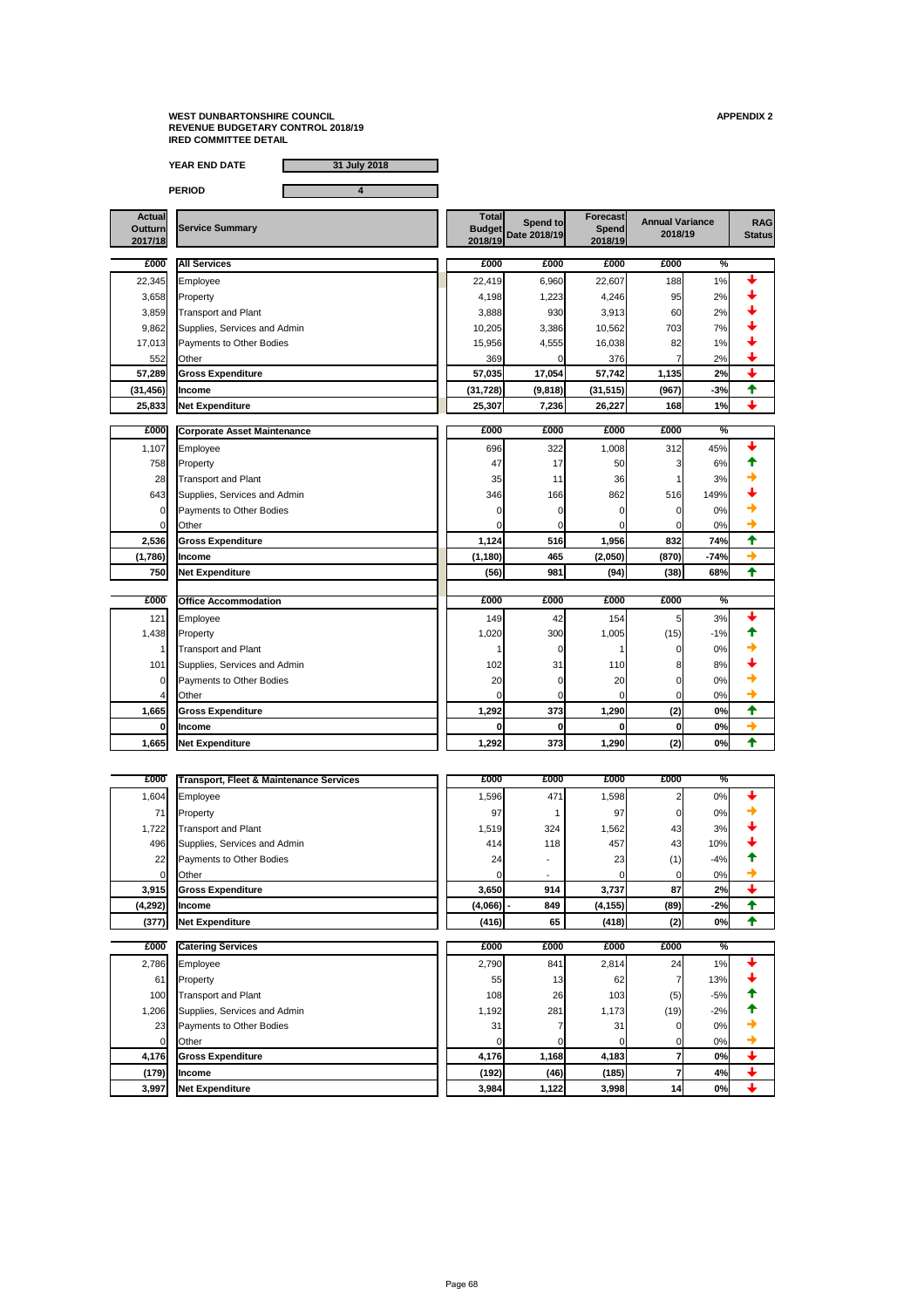**YEAR END DATE 31 July 2018**

**PERIOD 4**

| 626   | Employee                        | 644   | 175   | 634       | (10) | $-2%$ |  |
|-------|---------------------------------|-------|-------|-----------|------|-------|--|
| 32    | Property                        | 25    | 10    | <b>29</b> | 4    | 16%   |  |
| ΟI    | <b>Transport and Plant</b>      |       |       |           | 01   | 0%    |  |
| 18    | Supplies, Services and Admin    | 12    |       | 12        | Οl   | 0%    |  |
| ΟI    | <b>Payments to Other Bodies</b> |       |       |           | Οl   | 0%    |  |
|       | <b>Other</b>                    |       |       |           | ΩI   | 0%    |  |
| 676   | <b>Gross Expenditure</b>        | 681   | 187   | 675       | (6)  | $-1%$ |  |
| (887) | <b>Income</b>                   | (896) | (299) | (922)     | (26) | $-3%$ |  |
| (211) | <b>Net Expenditure</b>          | (215) | (112) | (247)     | (32) | 15%   |  |

**Actual Outturn 2017/18 Total Budget 2018/19 Spend to** Service Summary<br> **Date 2018/19 Show Budget**<br>
2018/19
2018/19
2018/19
2018/19
2018/19
2018 **Forecast Spend 2018/19 RAG**<br>**Status 2018/19 £000 £000 £000 £000 £000 % Building Cleaning** 1,515 Employee 1,523 443 1,503 (20) -1% 112 Property 29% and the set of the state of  $\begin{vmatrix} 1 & 87 \\ 8 & 35 \end{vmatrix}$  35 112 25 29%  $\begin{vmatrix} 25 & 29 \\ 25 & 23 \end{vmatrix}$ 2 Transport and Plant  $\begin{array}{|c|c|c|c|c|c|c|c|c|} \hline \end{array}$  1 1 1 1 0 0%  $\begin{array}{|c|c|c|c|c|}\hline \end{array}$ 16 Supplies, Services and Admin 21 21 6 22 1 5%  $\left| \begin{matrix} 1 & 21 & 6 \end{matrix} \right|$ <sup>0</sup> Payments to Other Bodies <sup>0</sup> <sup>0</sup> <sup>0</sup> <sup>0</sup> 0%  $\begin{array}{|c|c|c|c|c|c|}\hline \text{Other} & \text{one} & \text{one} & \text{one} & \text{one} & \text{one} & \text{one} & \text{one} & \text{one} & \text{one} & \text{one} & \text{one} & \text{one} & \text{one} & \text{one} & \text{one} & \text{one} & \text{one} & \text{one} & \text{one} & \text{one} & \text{one} & \text{one} & \text{one} & \text{one} & \text{one} & \text{one} & \text{one} & \text{one} & \text{one} & \text{one} & \text{one} & \text{one} & \$ **1,645 Gross Expenditure 1,632 485 1,638 6 0% (207) Income (211) (19) (215) (4) -2% 1,438 Net Expenditure 1,421 466 1,423 2 0% £000 £000 £000 £000 £000 % Building Cleaning PPP**

| £000           | <b>Facilities Assistants</b>    | £000  | £000       | £000  | £000  | $\%$  |  |
|----------------|---------------------------------|-------|------------|-------|-------|-------|--|
| ,837           | <b>Employee</b>                 | 2,079 | 522        | 1,978 | (101) | $-5%$ |  |
| 14             | Property                        | 12    |            | 12    |       | $0\%$ |  |
| $\overline{3}$ | <b>Transport and Plant</b>      |       |            |       |       | 50%   |  |
| 23             | Supplies, Services and Admin    | 27    |            | 26    | (1)   | $-4%$ |  |
| $\overline{0}$ | <b>Payments to Other Bodies</b> |       |            |       |       | 0%    |  |
| 01             | <b>Other</b>                    |       |            |       |       | $0\%$ |  |
| 1,877          | <b>Gross Expenditure</b>        | 2,120 | <b>536</b> | 2,019 | (101) | $-5%$ |  |

| (34)   | <b>Income</b>                           | (20)  |     | (15)  |      | 25%   |  |
|--------|-----------------------------------------|-------|-----|-------|------|-------|--|
| ا343.، | <b>Expenditure</b><br>. .<br><b>Net</b> | 2,100 | 529 | 2,004 | (96) | $-5%$ |  |

| £000           | <b>Facilities Management</b>    | £000 | £000 | £000       | £000 | $\overline{\%}$ |  |
|----------------|---------------------------------|------|------|------------|------|-----------------|--|
| 324            | Employee                        | 343  | 109  | 352        |      | 3%              |  |
|                | Property                        |      |      |            |      | 0%              |  |
| $\overline{2}$ | <b>Transport and Plant</b>      |      |      |            | (2)  | $-67%$          |  |
|                | Supplies, Services and Admin    |      |      |            |      | 0%              |  |
| 01             | <b>Payments to Other Bodies</b> |      |      |            |      | 0%              |  |
|                | <b>Other</b>                    |      |      |            |      | 0%              |  |
| 335            | <b>Gross Expenditure</b>        | 349  | 110  | <b>356</b> |      | 2%              |  |
| (21)           | <b>Income</b>                   |      |      | (8)        | (8)  | 0%              |  |
| 314            | Net Expenditure                 | 349  | 110  | 348        | (1)  | 0%              |  |

| £000             | <b>Consultancy Services</b>     | £000  | £000       | £000  | £000 | $\frac{9}{6}$ |  |
|------------------|---------------------------------|-------|------------|-------|------|---------------|--|
| 972              | Employee                        | 972   | 327        | 1,018 | 46   | 5%            |  |
| $\overline{0}$   | <b>Property</b>                 |       |            | 01    | 01   | 0%            |  |
| $6 \blacksquare$ | <b>Transport and Plant</b>      |       |            |       | 01   | 0%            |  |
| 13               | Supplies, Services and Admin    | 61    |            | 61    | 01   | 0%            |  |
| 48               | <b>Payments to Other Bodies</b> | 36    | 10         | 41    | 51   | 14%           |  |
| $\overline{0}$   | <b>Other</b>                    | DГ    |            | ΩI    | 01   | 0%            |  |
| 1,039            | <b>Gross Expenditure</b>        | 1,021 | <b>339</b> | 1,072 | 51   | 5%            |  |
| (62)             | <b>Income</b>                   | (77)  | (27)       | (82)  | (5)  | $-6%$         |  |
| 977              | Net Expenditure                 | 944   | 312        | 990   | 46   | 5%            |  |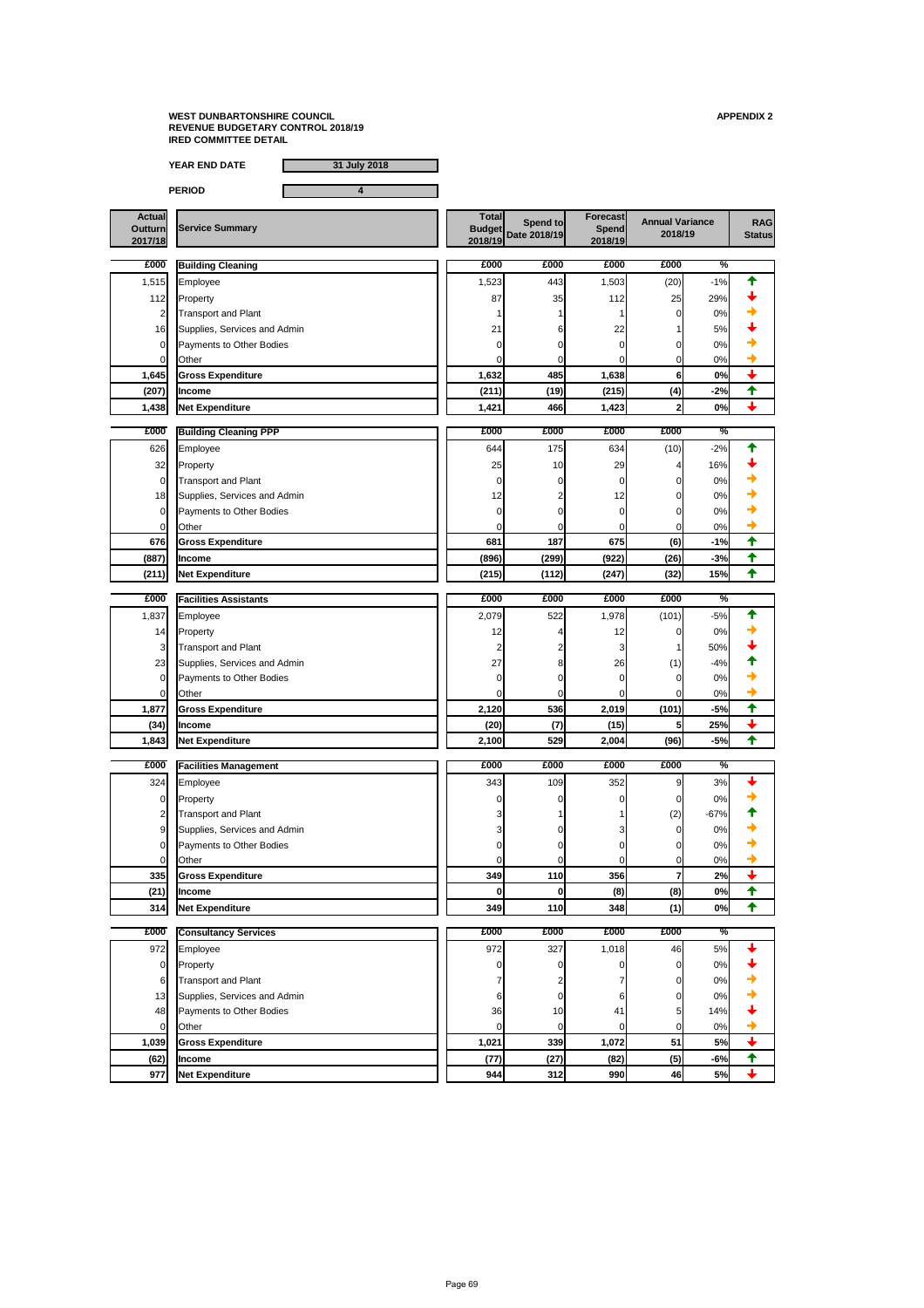**YEAR END DATE 31 July 2018**

**PERIOD 4**

| <b>Actual</b><br><b>Outturn</b><br>2017/18 | <b>Total</b><br><b>Service Summary</b><br><b>Budget</b><br>2018/19  |          | Spend to<br>Date 2018/19 | <b>Forecast</b><br>Spend<br>2018/19 | <b>Annual Variance</b><br>2018/19 |       | <b>RAG</b><br><b>Status</b> |
|--------------------------------------------|---------------------------------------------------------------------|----------|--------------------------|-------------------------------------|-----------------------------------|-------|-----------------------------|
| £000                                       | <b>Roads Operations</b>                                             | £000     | £000                     | £000                                | £000                              | %     |                             |
| 1,138                                      | Employee                                                            | 1,101    | 302                      | 1,108                               |                                   | 1%    |                             |
| 87                                         | Property                                                            | 109      |                          | 111                                 |                                   | 2%    |                             |
| 517                                        | <b>Transport and Plant</b>                                          | 581      | 145                      | 584                                 |                                   | 1%    |                             |
| 1,352                                      | Supplies, Services and Admin                                        | 1,510    | 223                      | 1,509                               | (1)                               | 0%    |                             |
| 149                                        | Payments to Other Bodies                                            | 155      |                          | 155                                 |                                   | 0%    |                             |
| $\Omega$                                   | Other                                                               |          |                          |                                     |                                   | 0%    |                             |
| 3,243                                      | <b>Gross Expenditure</b>                                            | 3,456    | 674                      | 3,467                               | 11                                | 0%    | $\overline{\phantom{a}}$    |
| (4,060)                                    | <b>Income</b>                                                       | (4, 374) | (739)                    | (4, 374)                            | 0                                 | 0%    | →                           |
| (817)                                      | Net Expenditure                                                     | (918)    | (65)                     | (907)                               | 11                                | $-1%$ |                             |
|                                            |                                                                     |          |                          |                                     |                                   |       |                             |
| £000                                       | <b>Roads Services</b>                                               | £000     | £000                     | £000                                | £000                              | $\%$  |                             |
| 1,136                                      | Employee                                                            | 1,174    | 377                      | 1,167                               | (7)                               | $-1%$ |                             |
| 115                                        | Property                                                            | 112      | 24                       | 118                                 |                                   | 5%    |                             |
| 83                                         | <b>Transport and Plant</b>                                          | 72       | 19                       | 81                                  | 9                                 | 13%   |                             |
| 1,270                                      | Supplies, Services and Admin                                        | 1,199    | 128                      | 1,189                               | (10)                              | $-1%$ |                             |
| 2,771                                      | Payments to Other Bodies                                            | 2,399    | 452                      | 2,399                               |                                   | 0%    |                             |
| 0                                          | Other                                                               |          | $\Omega$                 |                                     |                                   | 0%    | →                           |
| 5,375                                      | <b>Gross Expenditure</b>                                            | 4,956    | 1,000                    | 4,954                               | (2)                               | 0%    | ↟                           |
| (881)                                      | <b>Income</b>                                                       | (625)    | <b>61</b>                | (635)                               | (10)                              | $-2%$ | T                           |
| 4,494                                      | <b>Net Expenditure</b>                                              | 4,331    | 1,006                    | 4,319                               | (12)                              | 0%    | 个                           |
| £000                                       |                                                                     | £000     | £000                     | £000                                | £000                              | %     |                             |
| $\mathbf 0$                                | <b>Grounds Maintenance &amp; Street Cleaning Client</b><br>Employee |          |                          | 0I                                  |                                   | 0%    |                             |

| £000           | <b>S</b> Grounds Maintenance & Street Cleaning Client | £000  | <b>£000</b> | <b>£000</b> | £000           | $\%$          |               |
|----------------|-------------------------------------------------------|-------|-------------|-------------|----------------|---------------|---------------|
| $\overline{O}$ | Employee                                              |       |             |             | 01             | 0%            |               |
| $\overline{O}$ | Property                                              |       |             |             | 01             | 0%            |               |
| $\overline{O}$ | <b>Transport and Plant</b>                            |       |             |             | 01             | 0%            | ◆             |
| $\overline{O}$ | Supplies, Services and Admin                          |       |             |             | 0              | 0%            | D             |
| 7,463          | Payments to Other Bodies                              | 7,366 | 1,842       | 7,366       | 01             | 0%            | D             |
| $\overline{0}$ | <b>Other</b>                                          |       |             |             | $\overline{0}$ | 0%            |               |
| 7,463          | <b>Gross Expenditure</b>                              | 7,366 | 1,842       | 7,366       | 0              | 0%            | ◆             |
| 0              | <b>Income</b>                                         |       |             |             | 0              | 0%            |               |
| 7,463          | <b>Net Expenditure</b>                                | 7,366 | 1,842       | 7,366       | 0              | 0%            | $\rightarrow$ |
|                |                                                       |       |             |             |                |               |               |
| £000           | <b>Outdoor Services</b>                               | £000  | £000        | £000        | £000           | $\frac{0}{6}$ |               |
| 102            | Employee                                              | 99    | 31          | 102         |                | 3%            |               |
| 81             | Property                                              | 64    | 36          | 78          | 14             | 22%           |               |
| $\overline{O}$ | <b>Transport and Plant</b>                            | 94    | 53          | 107         | 13             | 14%           |               |
| 108            | Supplies, Services and Admin                          |       |             |             | $\Omega$       | 0%            |               |
| 43             | Payments to Other Bodies                              | 43    | 14          | 43          |                | $0\%$         |               |
| $\overline{O}$ | Other                                                 |       |             |             | 01             | 0%            |               |

**334 Gross Expenditure** ★ **300 134 330 30 30 30 40%** ★

**(75) Income (69) (45) (81) (12) -17% 259 Net Expenditure 231 89 249 18 8%**

 Employee 0 0 0 0 0% Property 0 0 0 0 0% Transport and Plant 0 0 0 0 0% Supplies, Services and Admin 0 0 0 0 0%

4,134 Payments to Other Bodies 3,897 1,598 3,897 0 0%

**£000 £000 £000 £000 £000 % Leisure Management**

0 Other 0 0 0 0 0%

**4,134 Gross Expenditure 3,897 1,598 3,897 0 0%**

**(670) Income (679) 0 (679) 0 0%**

**3,464 Net Expenditure 3,218 1,598 3,218 0 0%**

| O<br>∽<br>r.<br>. . |  |
|---------------------|--|
|---------------------|--|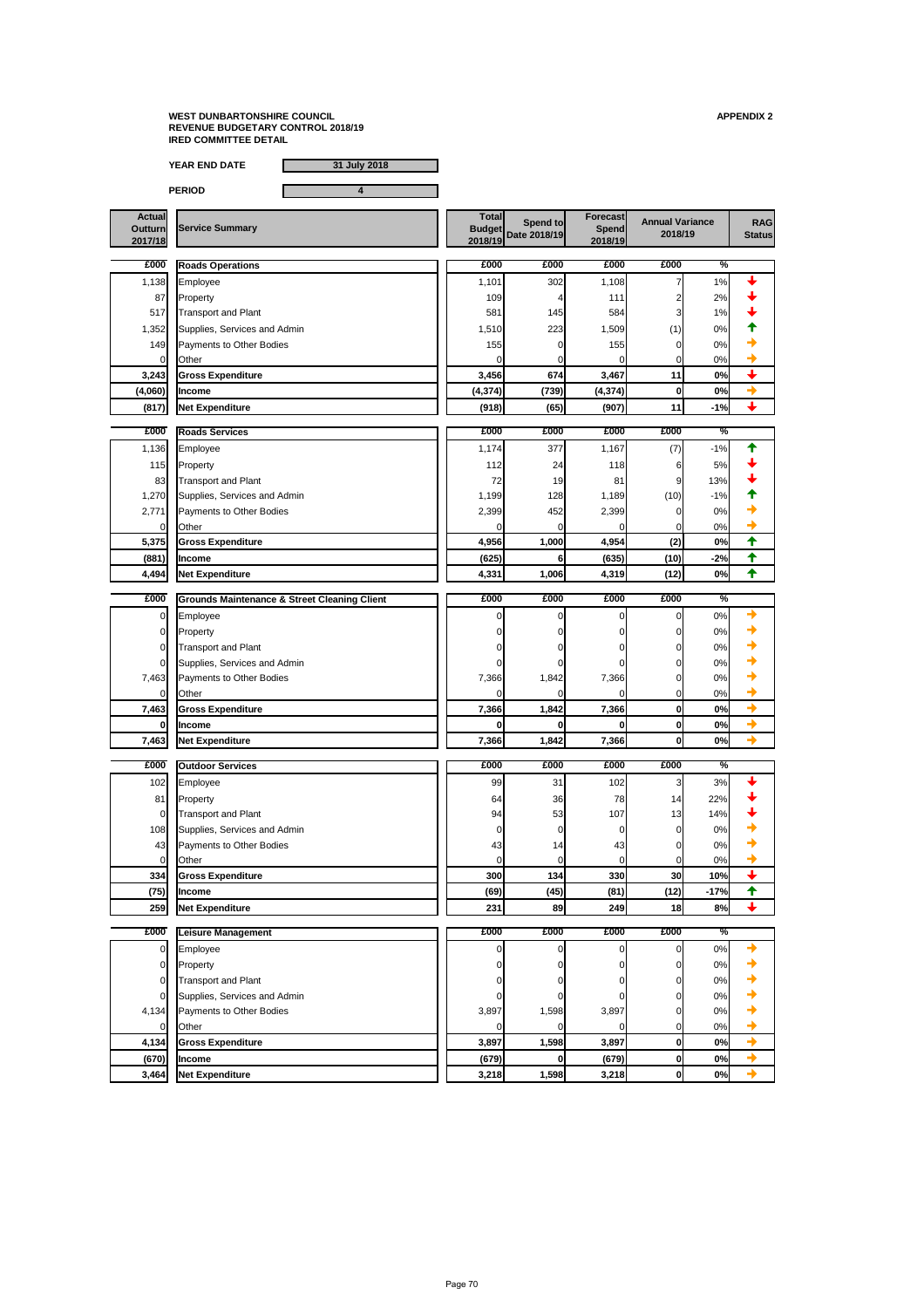**YEAR END DATE 31 July 2018**

**PERIOD 4**

**Actual Outturn 2017/18 Total Budget 2018/19 Spend to** Service Summary<br> **Date 2018/19 Show Budget**<br>
2018/19
2018/19
2018/19
2018/19
2018/19
2018 **Forecast Spend 2018/19 RAG 2018/19 £000 £000 £000 £000 £000 %** 0 Employee 0 0 0 0 0% (5) Property  $\begin{array}{|c|c|c|c|c|c|c|c|c|}\hline \end{array}$  Property  $\begin{array}{|c|c|c|c|c|c|c|c|}\hline \end{array}$   $\begin{array}{|c|c|c|c|c|c|}\hline 2 & 4 & 4 & 2 & 100\% \hline \end{array}$ 0 Transport and Plant 0 0 0 0 0% 83 Supplies, Services and Admin 27 31 27 39 (2)  $\left| \begin{matrix} 1 & 91 & 27 \\ 8 & 27 & 89 \end{matrix} \right|$  42%  $\left| \begin{matrix} 2 & 28 \\ 1 & 27 \end{matrix} \right|$ <sup>89</sup> Payments to Other Bodies <sup>90</sup> <sup>79</sup> <sup>90</sup> <sup>0</sup> 0%  $\begin{array}{|c|c|c|c|c|c|}\hline \text{Other} & \text{one} & \text{one} & \text{one} & \text{one} & \text{one} & \text{one} & \text{one} & \text{one} & \text{one} & \text{one} & \text{one} & \text{one} & \text{one} & \text{one} & \text{one} & \text{one} & \text{one} & \text{one} & \text{one} & \text{one} & \text{one} & \text{one} & \text{one} & \text{one} & \text{one} & \text{one} & \text{one} & \text{one} & \text{one} & \text{one} & \text{one} & \text{one} & \$ **167 Gross Expenditure 110** 183 0 ● <del>◆</del> **(59) Income (60) (35) (60) 0 0% 108 Net Expenditure 123 75 123 0 0% £000 £000 £000 £000 £000 % Burial Grounds** 0 Employee 0 0 0 0 0% <sup>12</sup> Property <sup>18</sup> <sup>7</sup> <sup>19</sup> <sup>1</sup> 6% 0 Transport and Plant → Contrast Contrast Contrast Contrast Contrast Contrast Contrast Contrast Contrast Contra <sup>0</sup> Supplies, Services and Admin <sup>0</sup> <sup>0</sup> <sup>0</sup> <sup>0</sup> 0% 479 Payments to Other Bodies  $\begin{array}{ccc} | & 378 & 126 & 378 \end{array}$  126 378 0 0 0% 0 Other 0 0 0 0 0% **491 Gross Expenditure 396 133 397 1 0% (455) Income (544) (149) (517) 27 5% 36 Net Expenditure (148) (16) (120) 28 -19% £000 £000 £000 £000 £000 % Crematorium Events**

| <b>LUUU</b>    | <b>ICrematorium</b>                                    | <b>LUUU</b> | <b>LUUU</b> | <b>ZUUU</b> | <b>LUUU</b>  | 70            |                          |
|----------------|--------------------------------------------------------|-------------|-------------|-------------|--------------|---------------|--------------------------|
| 172            | Employee                                               | 163         | 57          | 159         | (4)          | $-2%$         |                          |
| 152            | Property                                               | 141         | 38          | 145         |              | 3%            |                          |
| $\overline{0}$ | <b>Transport and Plant</b>                             |             |             |             |              | $0\%$         |                          |
| 16             | Supplies, Services and Admin                           | 17          |             | 17          |              | 0%            |                          |
| 33             | Payments to Other Bodies                               | 31          | 13          | 33          |              | $6\%$         |                          |
| $\overline{0}$ | <b>Other</b>                                           |             |             |             |              | 0%            |                          |
| 373            | <b>Gross Expenditure</b>                               | 352         | 115         | 354         | $\mathbf{2}$ | 1%            | $\color{red} \downarrow$ |
| (1, 201)       | Income                                                 | (1, 259)    | (310)       | (1, 269)    | (10)         | $-1%$         | $\blacklozenge$          |
| (828)          | <b>Net Expenditure</b>                                 | (907)       | (195)       | (915)       | (8)          | 1%            | ✦                        |
| £000           | <b>Waste Services</b>                                  | £000        | £000        | £000        | £000         | $\frac{1}{2}$ |                          |
| 2,331          | Employee                                               | 2,232       | 654         | 2,279       | 47           | 2%            |                          |
| 102            | Property                                               | 107         | 10          | 108         |              | 1%            |                          |
| 779            | <b>Transport and Plant</b>                             | 771         | 196         | 769         | (2)          | 0%            |                          |
| 4,361          | Supplies, Services and Admin                           | 4,504       | 1,509       | 4,488       | (16)         | $0\%$         |                          |
| 365            | <b>Payments to Other Bodies</b>                        | 354         | 40          | 371         | 17           | $5%$          |                          |
| $\overline{0}$ | <b>Other</b>                                           |             |             |             |              | 0%            | ◆                        |
| 7,938          | <b>Gross Expenditure</b>                               | 7,968       | 2,409       | 8,015       | 47           | 1%            | $\overline{\mathbf{t}}$  |
| (1,028)        | Income                                                 | (1,024)     | (117)       | (1,055)     | (31)         | $-3%$         | ✦                        |
| 6,910          | <b>Net Expenditure</b>                                 | 6,944       | 2,292       | 6,960       | 16           | 0%            | $\color{red} \downarrow$ |
| £000           | <b>Corporate Assets / Capital Investment Programme</b> | £000        | £000        | £000        | £000         | ℅             |                          |
| 1,489          | Employee                                               | 1,707       | 484         | 1,575       | (132)        | $-8%$         | ↑                        |
| 601            | Property                                               | 1,565       | 505         | 1,569       |              | 0%            |                          |
| $\overline{9}$ | <b>Transport and Plant</b>                             | 15          |             | 15          |              | $0\%$         |                          |
| (85)           | Supplies, Services and Admin                           | (206)       | 32          | (31)        | 175          | $-85%$        |                          |
| 246            | Payments to Other Bodies                               | 300         | 155         | 300         |              | 0%            |                          |
| $\overline{0}$ | <b>Other</b>                                           |             |             | 0           |              | 0%            | ✦                        |
| 2,260          | <b>Gross Expenditure</b>                               | 3,381       | 1,179       | 3,428       | 47           | 1%            | $\ddag$                  |
| (5, 222)       | Income                                                 | (5, 275)    | (1,507)     | (5, 131)    | 144          | 3%            | $\ddag$                  |
| (2,962)        | <b>Net Expenditure</b>                                 | (1,894)     | (328)       | (1,703)     | 191          | $-10%$        | $\ddag$                  |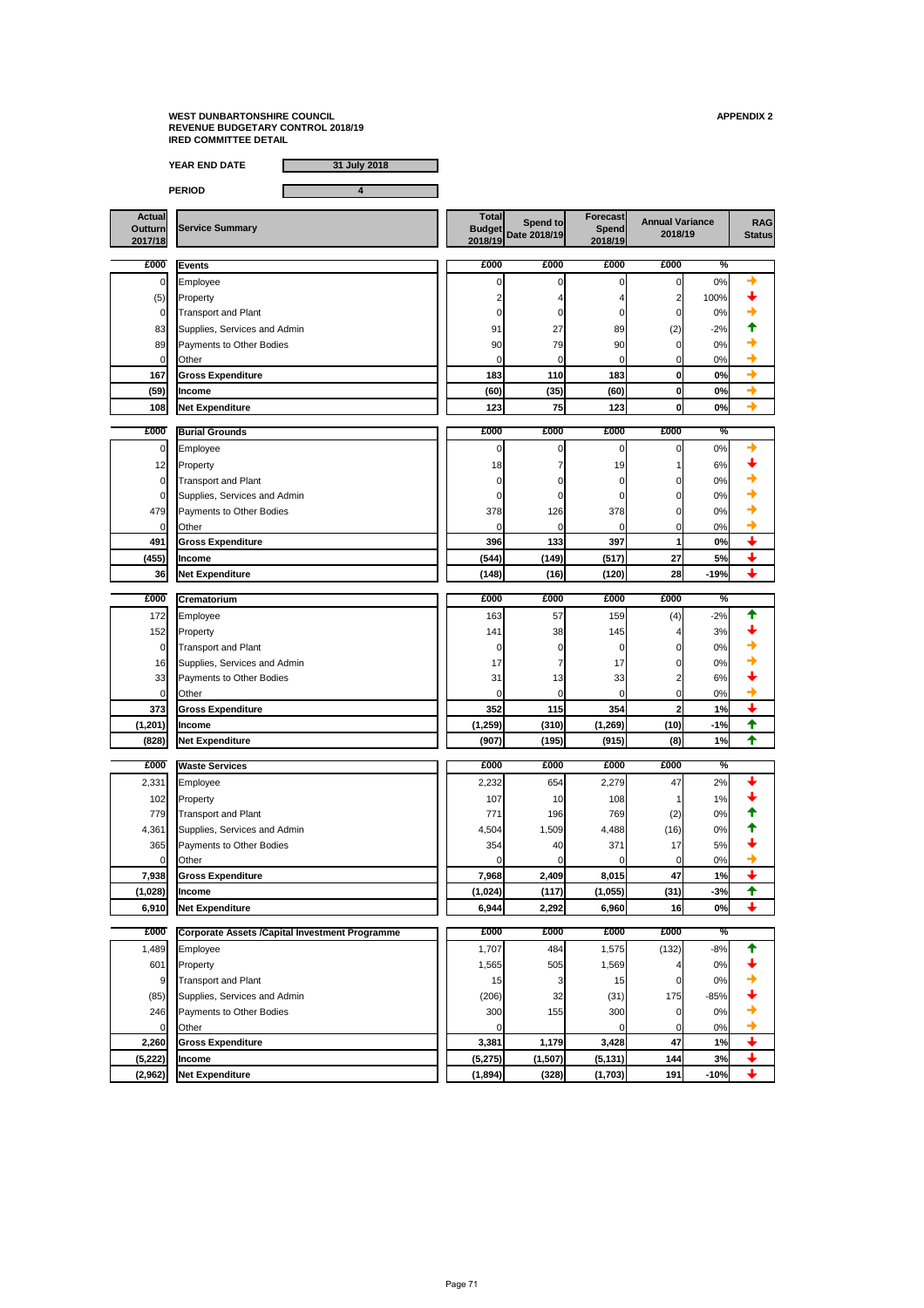**YEAR END DATE 31 July 2018**

**PERIOD 4**

| <b>Actual</b><br><b>Outturn</b><br>2017/18 | <b>Service Summary</b>          | <b>Total</b><br>2018/19 | Spend to<br><b>Budget</b> Date 2018/19 | <b>Forecast</b><br>Spend<br>2018/19 | <b>Annual Variance</b><br>2018/19 |               | <b>RAG</b><br><b>Status</b> |
|--------------------------------------------|---------------------------------|-------------------------|----------------------------------------|-------------------------------------|-----------------------------------|---------------|-----------------------------|
| £000                                       | <b>Economic Development</b>     | £000                    | £000                                   | £000                                | £000                              | $\frac{1}{2}$ |                             |
| 715                                        | Employee                        | 640                     | 234                                    | 644                                 |                                   | 1%            |                             |
| 16                                         | Property                        | 10                      |                                        | 10                                  | ΩI                                | 0%            |                             |
| 4                                          | <b>Transport and Plant</b>      |                         |                                        |                                     | 01                                | 0%            |                             |
| 11                                         | Supplies, Services and Admin    | 26                      |                                        | 26                                  | ΩI                                | 0%            |                             |
| 555                                        | <b>Payments to Other Bodies</b> | 497                     | 47                                     | 497                                 |                                   | 0%            |                             |
| $\Omega$                                   | Other                           |                         |                                        |                                     | 01                                | 0%            |                             |
| 1,301                                      | <b>Gross Expenditure</b>        | 1,177                   | 290                                    | 1,181                               |                                   | 0%            |                             |
| (867)                                      | <b>I</b> Income                 | (804)                   | (192)                                  | (804)                               |                                   | 0%            |                             |
| 434                                        | <b>Net Expenditure</b>          | 373                     | 98                                     | 377                                 |                                   | 1%            |                             |

| £000  | <b>Depots</b>                   | £000  | £000 | £000  | £000 | $\frac{1}{2}$ |  |
|-------|---------------------------------|-------|------|-------|------|---------------|--|
| 01    | Employee                        |       |      |       |      | 0%            |  |
| 439   | Property                        | 412   | 86   | 453   | 41   | 10%           |  |
| 01    | <b>Transport and Plant</b>      |       |      |       | 0    | 0%            |  |
| 15    | Supplies, Services and Admin    | 16    |      | 16    | 0    | 0%            |  |
| 01    | <b>Payments to Other Bodies</b> |       |      |       | 0    | 0%            |  |
|       | Other                           |       |      |       |      | 0%            |  |
| 454   | <b>Gross Expenditure</b>        | 428   | 90   | 469   | 41   | 10%           |  |
| (454) | <b>Income</b>                   | (428) | (90) | (469) | (41) | $-10%$        |  |
|       | Net Expenditure                 |       |      | 0     | 0    | 0%            |  |
|       |                                 |       |      |       |      |               |  |

| £000      | <b>Ground Maintenance &amp; Street Cleaning Trading A/c</b> | £000     | £000     | £000    | £000 | $\frac{1}{2}$ |  |
|-----------|-------------------------------------------------------------|----------|----------|---------|------|---------------|--|
| 5,477     | Employee                                                    | 4,511    | 1,569    | 4,514   | 3    | 0%            |  |
| 330       | Property                                                    | 315      | 91       | 311     | (4)  | $-1%$         |  |
| 631       | <b>Transport and Plant</b>                                  | 675      | 121      | 674     | (1)  | 0%            |  |
| 849       | Supplies, Services and Admin                                | 925      | 145      | 934     | 9    | $1\%$         |  |
| 593       | <b>Payments to Other Bodies</b>                             | 335      | 172      | 394     | 59   | 18%           |  |
| 548       | <b>Other</b>                                                | 369      |          | 376     |      | 2%            |  |
| 8,428     | <b>Gross Expenditure</b>                                    | 7,130    | 2,098    | 7,203   | 73   | 1%            |  |
| (10, 802) | <b>Income</b>                                               | (9, 945) | (3, 343) | (9,989) | (44) | 0%            |  |
| (2, 374)  | <b>Net Expenditure</b>                                      | (2,815)  | (1, 245) | (2,786) | 29   | $-1%$         |  |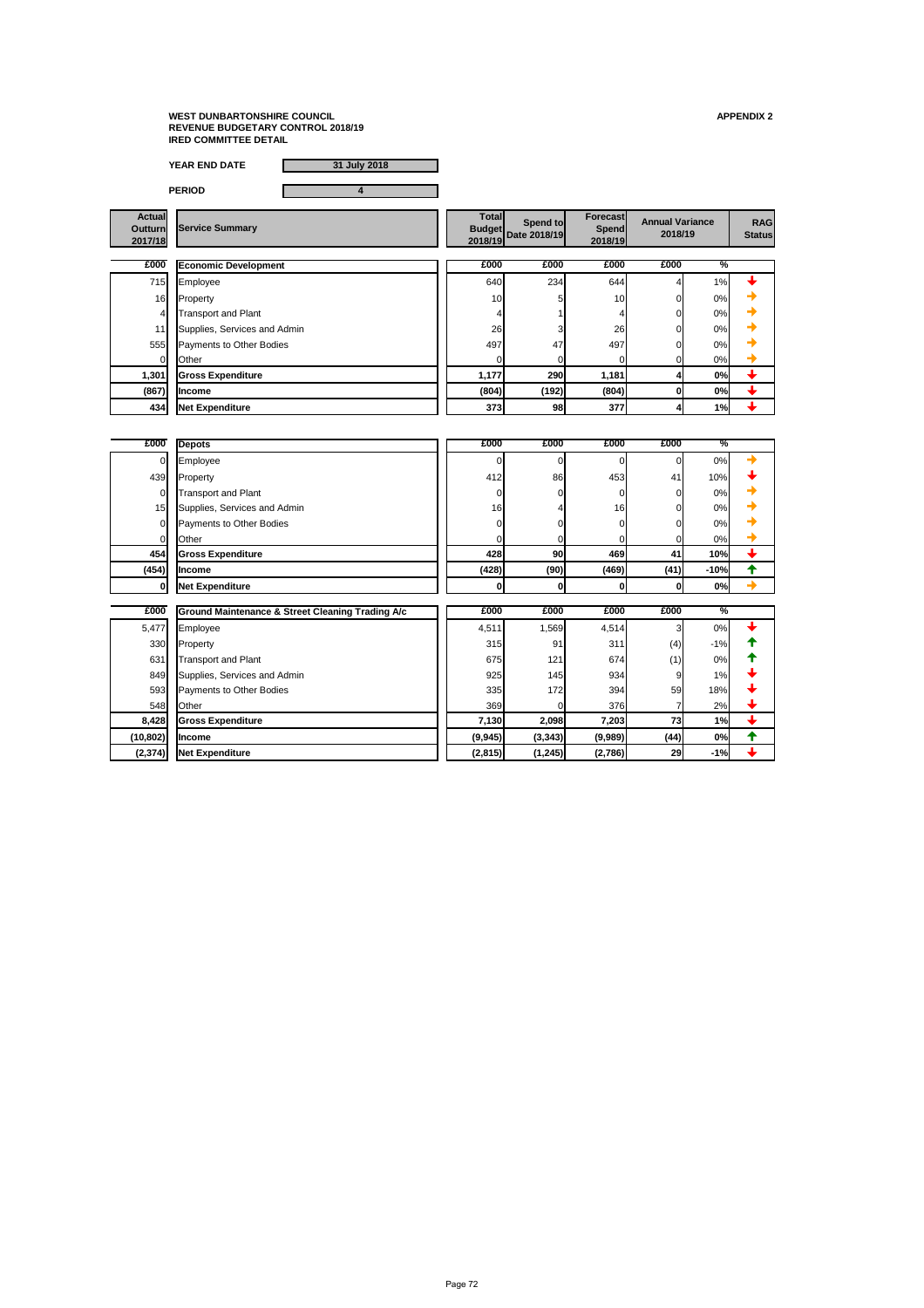# **WEST DUNBARTONSHIRE COUNCIL APPENDIX 3 REVENUE BUDGETARY CONTROL 2018/19 ANALYSIS FOR VARIANCES OVER £50,000**

**YEAR END DATE**

| <b>Tivilligatifig Action</b> | will monitor and take action to minimise this overspend |
|------------------------------|---------------------------------------------------------|
| Anticipated Outcome          | An adverse variance is anticipated                      |

|                                                                | <b>Variance Analysis</b>    |                          |                                                                                                                                                                                                                                                                                             |      |        |                   |  |  |  |  |
|----------------------------------------------------------------|-----------------------------|--------------------------|---------------------------------------------------------------------------------------------------------------------------------------------------------------------------------------------------------------------------------------------------------------------------------------------|------|--------|-------------------|--|--|--|--|
| <b>Budget Details</b>                                          | <b>Total Budget</b>         | Forecast<br><b>Spend</b> | <b>Variance</b>                                                                                                                                                                                                                                                                             |      |        | <b>RAG Status</b> |  |  |  |  |
|                                                                | £000                        | £000                     |                                                                                                                                                                                                                                                                                             | £000 | %      |                   |  |  |  |  |
| Corporate Asset Maintenance                                    | (56)                        | (94)                     |                                                                                                                                                                                                                                                                                             | (38) | 68%    |                   |  |  |  |  |
| <b>Service Description</b>                                     |                             |                          | This service manages and undertakes repairs and maintenance to public buildings                                                                                                                                                                                                             |      |        |                   |  |  |  |  |
| Main Issues / Reason for Variance                              |                             |                          | The main reason for the favourable variance is due to additional income anticipated due to<br>undertaking more internal capital works than had been budgeted                                                                                                                                |      |        |                   |  |  |  |  |
| <b>Mitigating Action</b><br><b>Anticipated Outcome</b>         | Underspend is anticipated   |                          | No mitigating action required as variance is favourable                                                                                                                                                                                                                                     |      |        |                   |  |  |  |  |
| <b>Facilities Assistants</b>                                   | 2,100                       | 2,004                    |                                                                                                                                                                                                                                                                                             | (96) | $-5%$  |                   |  |  |  |  |
| <b>Service Description</b>                                     |                             |                          | This service provides janitors throughout WDC buildings                                                                                                                                                                                                                                     |      |        |                   |  |  |  |  |
| Main Issues / Reason for Variance                              | chargeable)                 |                          | There has been a reduction in Facilities Assistant costs for a variety of reasons - such as:<br>rationalisation of schools estate and campus approach; vacant posts currently advertised for<br>filling; reduction in overtime due to less out of hours requests (which also reduces income |      |        |                   |  |  |  |  |
| <b>Mitigating Action</b><br><b>Anticipated Outcome</b>         | Underspend will be achieved |                          | No mitigating action required as variance is favourable                                                                                                                                                                                                                                     |      |        |                   |  |  |  |  |
| <b>Ground Maintenance &amp; Street</b><br>Cleaning Trading A/c | (2,815)                     | (2,786)                  |                                                                                                                                                                                                                                                                                             | 29   | $-1\%$ |                   |  |  |  |  |
| <b>Service Description</b>                                     |                             |                          | Trading operation providing grounds maintenance and street cleaning services                                                                                                                                                                                                                |      |        |                   |  |  |  |  |
| Main Issues / Reason for Variance                              | expected from other work    |                          | Higher than anticipated payments to contractors partially offset by additional income                                                                                                                                                                                                       |      |        |                   |  |  |  |  |
| <b>Mitigating Action</b>                                       |                             |                          | Officers will continue to seek to maximise income to cover this overspend                                                                                                                                                                                                                   |      |        |                   |  |  |  |  |
| <b>Anticipated Outcome</b>                                     |                             |                          | It may still be possible to bring this budget back on line                                                                                                                                                                                                                                  |      |        |                   |  |  |  |  |
| Corporate Assets / Capital Investment<br>Programme             | (1,894)                     | (1,703)                  |                                                                                                                                                                                                                                                                                             | 191  | $-10%$ |                   |  |  |  |  |
| <b>Service Description</b>                                     |                             |                          | This service provides asset and estate management                                                                                                                                                                                                                                           |      |        |                   |  |  |  |  |
| Main Issues / Reason for Variance                              | conditions                  |                          | The main reason for the anticipated overspend is reduced rental income due to market                                                                                                                                                                                                        |      |        |                   |  |  |  |  |
| Mitianting Action                                              |                             |                          | Due to the nature of the overspends there is limited action can be taken, however officers                                                                                                                                                                                                  |      |        |                   |  |  |  |  |

**31 July 2018**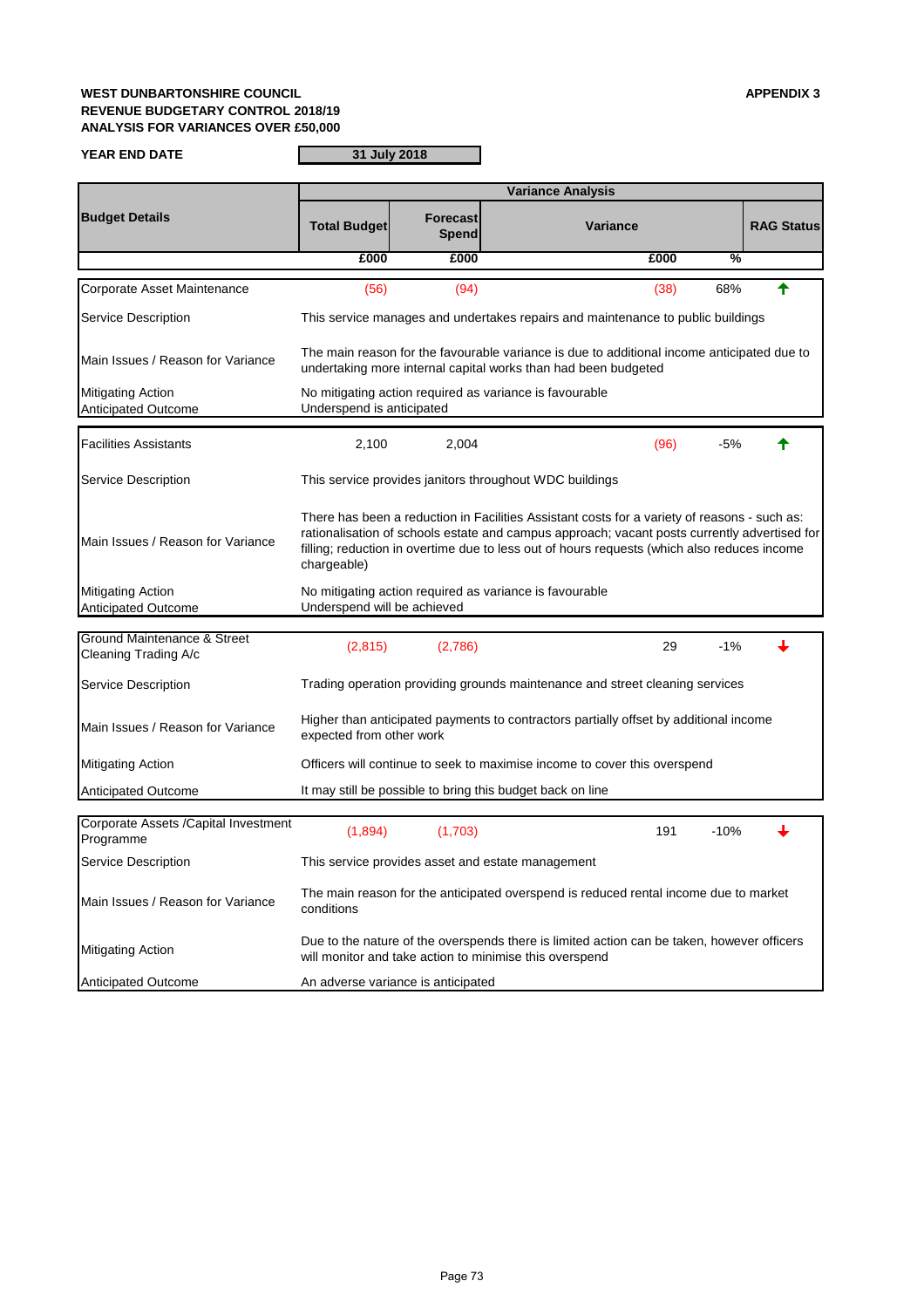#### **WEST DUNBARTONSHIRE COUNCIL**

**MONITORING OF EFFICIENCIES AND MANAGEMENT ADJUSTMENTS 2018/19 Appendix 4** 

| <b>Efficiency</b> | <b>Efficiency Detail</b>                                    | budgeted | <b>Projection of Total</b> | <b>Projection of Total Comment</b> |                                                               |
|-------------------|-------------------------------------------------------------|----------|----------------------------|------------------------------------|---------------------------------------------------------------|
| reference         |                                                             | Amount £ | Saved £                    | Not Saved £                        |                                                               |
|                   | SO - various Provision of Greenspace                        | 416.000  | 416.000                    |                                    | This is net of the £270k increase to budget following council |
|                   |                                                             |          |                            |                                    | decision                                                      |
| SO <sub>25</sub>  | Undertake a review of Community Facilities operated by WDLT | 40.000   | 40.000                     |                                    |                                                               |
| МA                | Building cleaning specification                             | 70.000   | 70.000                     |                                    |                                                               |
| МA                | Water as an accompaniment in Primary                        | 55.000   | 55.000                     |                                    |                                                               |
|                   |                                                             | 581.000  | 581.000                    |                                    |                                                               |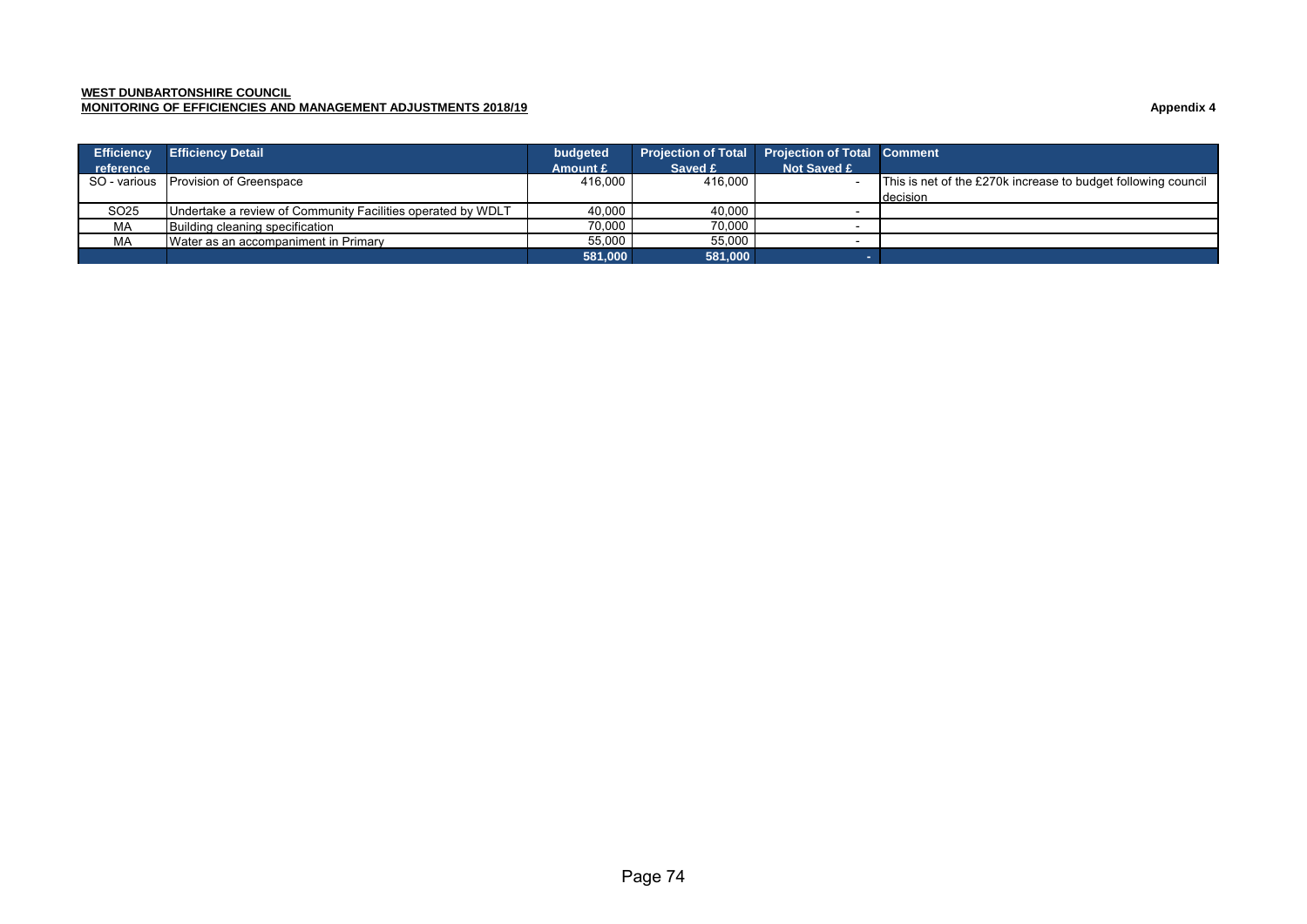# **WEST DUNBARTONSHIRE COUNCIL APPENDIX 5 GENERAL SERVICES CAPITAL PROGRAMME OVERALL PROGRAMME SUMMARY**

**MONTH END DATE**

**PERIOD 4**

|                                                                                                                                                                                                     | <b>Project Life Status Analysis</b>           |                                    |                                  | <b>Current Year Project Status Analysis</b> |                                  |                                              |                                  |                                                 |                           |                          |
|-----------------------------------------------------------------------------------------------------------------------------------------------------------------------------------------------------|-----------------------------------------------|------------------------------------|----------------------------------|---------------------------------------------|----------------------------------|----------------------------------------------|----------------------------------|-------------------------------------------------|---------------------------|--------------------------|
| <b>Project Status Analysis</b>                                                                                                                                                                      | Number of<br>Projects at<br><b>RAG Status</b> | % Projects at<br><b>RAG Status</b> | Spend to<br>Date<br>E000         | % Project<br>Spend at<br><b>RAG Status</b>  | Projects at<br><b>RAG Status</b> | Number of % Projects at<br><b>RAG Status</b> | Spend to<br>£000                 | % Project<br>Date Spend at RAG<br><b>Status</b> |                           |                          |
| <b>Red</b>                                                                                                                                                                                          |                                               |                                    |                                  |                                             |                                  |                                              |                                  |                                                 |                           |                          |
| Projects are forecast to be overspent and/or experience material<br>delay to completion                                                                                                             | 26                                            | 45%                                | 10,278                           | 16%                                         | 26                               | 45%                                          | 2,589                            | 50%                                             |                           |                          |
| <b>Amber</b>                                                                                                                                                                                        |                                               |                                    |                                  |                                             |                                  |                                              |                                  |                                                 |                           |                          |
| Projects are either at risk of being overspent and/or delay in<br>completion (although this is unquantifiable at present) or the<br>project has any issues that require to be reported at this time |                                               | $0\%$                              |                                  | 0%                                          |                                  | 0%                                           |                                  | 0%                                              |                           |                          |
| Green                                                                                                                                                                                               |                                               |                                    |                                  |                                             |                                  |                                              |                                  |                                                 |                           |                          |
| Projects are on target both in relation to overall budget and the<br>forecast stages in the project life cycle and no issues are<br>anticipated at this time                                        | 32                                            | 55%                                | 52,983                           | 84%                                         | 32                               | 55%                                          | 2,550                            | 50%                                             |                           |                          |
| <b>TOTAL EXPENDITURE</b>                                                                                                                                                                            | 58                                            | 100%                               | 63,261                           | 100%                                        | 58                               | 100%                                         | 5,139                            | 100%                                            |                           |                          |
|                                                                                                                                                                                                     |                                               | <b>Project Life Financials</b>     |                                  |                                             |                                  |                                              |                                  | <b>Current Year Financials</b>                  |                           |                          |
| <b>Project Status Analysis</b>                                                                                                                                                                      | <b>Budget</b><br>£000                         | Spend to<br>Date<br>£000           | <b>Forecast</b><br>Spend<br>£000 | <b>Forecast</b><br>Variance<br>£000         | <b>Budget</b><br>£000            | Spend to<br>Date<br>£000                     | <b>Forecast</b><br>Spend<br>£000 | <b>Forecast</b><br>Variance<br>£000             | <b>Re-Phasing</b><br>£000 | Over/<br>(Under)<br>£000 |
|                                                                                                                                                                                                     |                                               |                                    |                                  |                                             |                                  |                                              |                                  |                                                 |                           |                          |
| Red                                                                                                                                                                                                 |                                               |                                    |                                  |                                             |                                  |                                              |                                  |                                                 |                           |                          |
| Projects are forecast to be overspent and/or significant delay to<br>completion                                                                                                                     | 81,366                                        | 10,278                             | 81,216                           | (150)                                       | 48,955                           | 2,589                                        | 33,647                           | (15,308)                                        | (14,930)                  | (378)                    |
| <b>Amber</b>                                                                                                                                                                                        |                                               |                                    |                                  |                                             |                                  |                                              |                                  |                                                 |                           |                          |
| Projects are either at risk of being overspent and/or delay in<br>completion (although this is unquantifiable at present) or the<br>project has any issues that require to be reported at this time |                                               | $\overline{0}$                     |                                  |                                             |                                  |                                              |                                  |                                                 |                           |                          |
| Green                                                                                                                                                                                               |                                               |                                    |                                  |                                             |                                  |                                              |                                  |                                                 |                           |                          |
| Projects are on target both in relation to overall budget and the<br>forecast stages in the project life cycle and no issues are<br>anticipated at this time                                        | 124,830                                       | 52,983                             | 124,657                          | (173)                                       | 13,625                           | 2,550                                        | 13,106                           | (519)                                           | (334)                     | (185)                    |
| <b>TOTAL EXPENDITURE</b>                                                                                                                                                                            | 206,196                                       | 63,261                             | 205,873                          | (323)                                       | 62,580                           | 5,139                                        | 46,753                           | (15, 828)                                       | (15, 264)                 | (564)                    |

**31 July 2018**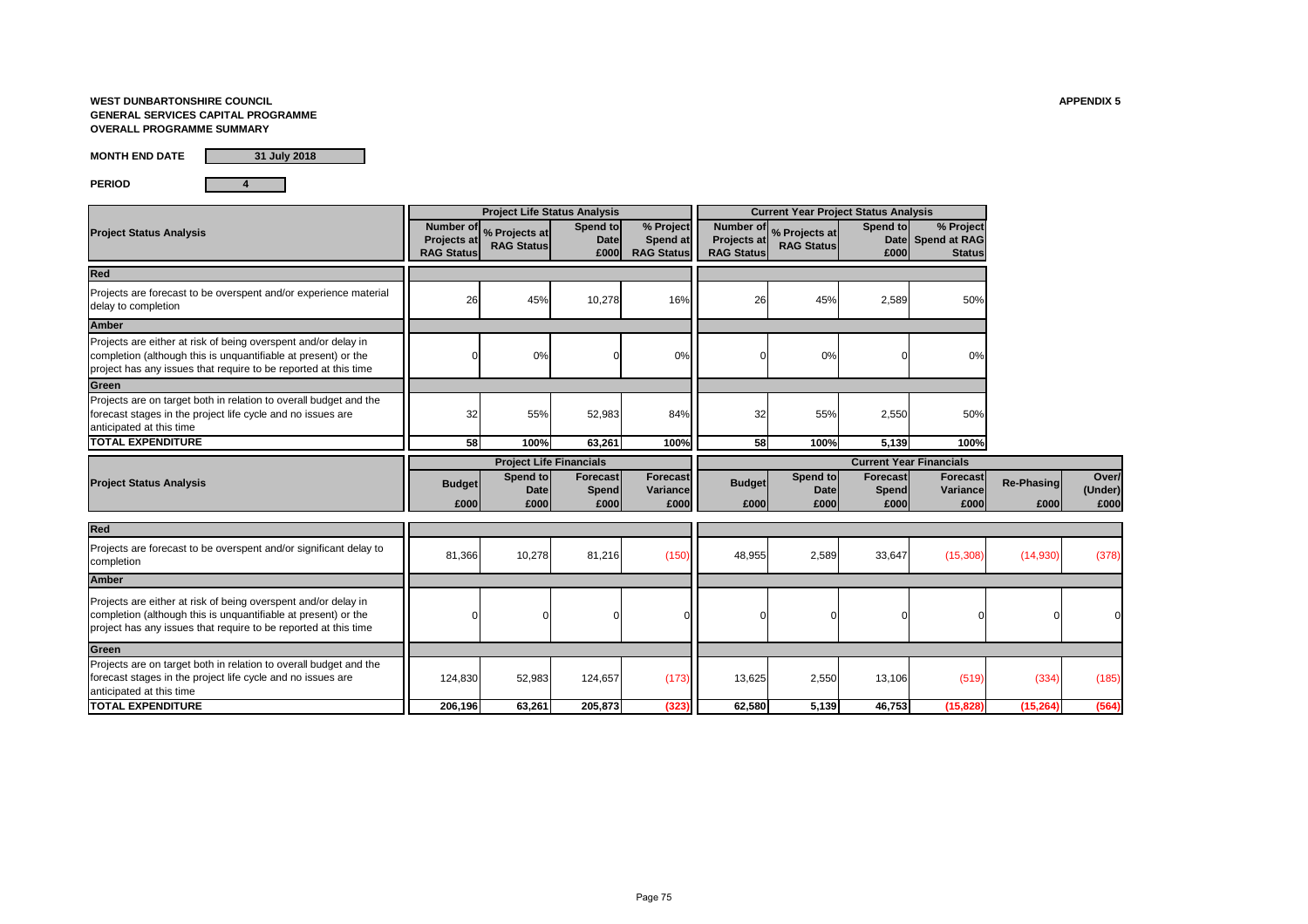**MONTH END DATE**

**1**

**2**

**31 July 2018**

| <b>PERIOD</b>                               |                                                                                                                                                                                                                                                                                                                                                                      |                      |                                |                          |                          |           |
|---------------------------------------------|----------------------------------------------------------------------------------------------------------------------------------------------------------------------------------------------------------------------------------------------------------------------------------------------------------------------------------------------------------------------|----------------------|--------------------------------|--------------------------|--------------------------|-----------|
|                                             |                                                                                                                                                                                                                                                                                                                                                                      |                      | <b>Project Life Financials</b> |                          |                          |           |
| <b>Budget Details</b>                       | <b>Budget</b>                                                                                                                                                                                                                                                                                                                                                        | <b>Spend to Date</b> |                                | <b>Forecast Spend</b>    | <b>Forecast Variance</b> |           |
|                                             | £000                                                                                                                                                                                                                                                                                                                                                                 | £000                 | ℅                              | £000                     | £000                     | %         |
|                                             |                                                                                                                                                                                                                                                                                                                                                                      |                      |                                |                          |                          |           |
| <b>Vehicle Replacement</b>                  |                                                                                                                                                                                                                                                                                                                                                                      |                      |                                |                          |                          |           |
| <b>Project Life Financials</b>              | 4,012                                                                                                                                                                                                                                                                                                                                                                | 0                    | $0\%$                          | 3,968                    | (44)                     | $-1%$     |
| <b>Current Year Financials</b>              | 4,012                                                                                                                                                                                                                                                                                                                                                                |                      | 0%                             | 1,266                    | (2,746)                  | $-68%$    |
| <b>Project Description</b>                  | Replacement of vehicles which have reached end of programmed lifespan (7 year heavy vehicles, 10 year light vehicles)                                                                                                                                                                                                                                                |                      |                                |                          |                          |           |
| <b>Project Lifecycle</b>                    | <b>Planned End Date</b>                                                                                                                                                                                                                                                                                                                                              | 31-Mar-19            |                                | <b>Forecast End Date</b> |                          | 31-Mar-20 |
| Main Issues / Reason for Variance           |                                                                                                                                                                                                                                                                                                                                                                      |                      |                                |                          |                          |           |
|                                             | £2.7m slippage relates to HGV vehicles and buses which may experience delay due to build times while an underspend of £0.044m is anticipated due to 3 vehicles which were originally<br>included within the 2017/18 replacement programme but are now being retained. The Safe Stop installation programme is currently underway and scheduled for completion by end |                      |                                |                          |                          |           |
| August 2018.                                |                                                                                                                                                                                                                                                                                                                                                                      |                      |                                |                          |                          |           |
| <b>Mitigating Action</b>                    |                                                                                                                                                                                                                                                                                                                                                                      |                      |                                |                          |                          |           |
|                                             | None available at this time due to build lead in times for HGV and buses.                                                                                                                                                                                                                                                                                            |                      |                                |                          |                          |           |
| <b>Anticipated Outcome</b>                  |                                                                                                                                                                                                                                                                                                                                                                      |                      |                                |                          |                          |           |
| Replacement of fleet later than anticipated |                                                                                                                                                                                                                                                                                                                                                                      |                      |                                |                          |                          |           |
|                                             |                                                                                                                                                                                                                                                                                                                                                                      |                      |                                |                          |                          |           |
| <b>Allotment Development</b>                |                                                                                                                                                                                                                                                                                                                                                                      |                      |                                |                          |                          |           |
| <b>Project Life Financials</b>              | 400                                                                                                                                                                                                                                                                                                                                                                  | 0                    | $0\%$                          | 400                      | 0                        | 0%        |
| <b>Current Year Financials</b>              | 400                                                                                                                                                                                                                                                                                                                                                                  | ∩                    | 0%                             | 37                       | (363)                    | $-91%$    |
| <b>Project Description</b>                  | To develop an allotment site at Dumbarton Common                                                                                                                                                                                                                                                                                                                     |                      |                                |                          |                          |           |
| <b>Project Lifecycle</b>                    | <b>Planned End Date</b>                                                                                                                                                                                                                                                                                                                                              | 31-Mar-19            |                                | <b>Forecast End Date</b> |                          | 30-Sep-19 |
| Main Issues / Reason for Variance           |                                                                                                                                                                                                                                                                                                                                                                      |                      |                                |                          |                          |           |
|                                             | Proposed main site (Townend Road) is anticipated to cost £0.300m and was previously identified on the local plan for housing. This has resulted in an initial delay to project while                                                                                                                                                                                 |                      |                                |                          |                          |           |
|                                             | and the state of the state of the state of the state of the state of the state of the state of the state of th                                                                                                                                                                                                                                                       |                      |                                |                          |                          |           |

Estates marketed the site as such, however due to lack of demand for housing in this site it has now been agreed that the site can be used for allotments providing site investigation results are favourable and there is no contamination. Site investigation works are ongoing with results anticipated to be received mid to late summer. If the site is deemed suitable as an allotment site, the local plan will have to be amended in April 2019 and community consultation will also be required - based on anticipated timescales it is likely that spend in 2018/19 will only be for consultancy fees of circa £0.020m. 2 further satellite sites have been identified and are estimated to cost £0.093m in total - again site investigation works are ongoing to determine the suitability of these sites for use as allotment developments and are due to be returned mid to late summer 2018. Results will determine if projects can go ahead and at this time spend of circa £0.010m is anticipated for professional fees only. At this time both the main site and satellite sites are anticipated to be completed in September 2019 with retentions due in September 2020, however these dates are subject to favourable site investigation results. Plans for a further mini site at Alexandria Library anticipated to cost approximately £0.007m are ongoing with Work Connect having commenced work on the smaller area of garden immediately behind the rear entrance to the branch and have expressed interest in carrying out the remainder of the work. Officers have arranged to meet with Work Connect at the end of August to discuss this further. The Leamy Foundation have also been approached and they are keen to promote and maintain the site long-term as they envisage using it for community gardening activities with local organisations and schools.

|                         | <b>Community Capital Fund</b>                                                                                                                                                                                                                                                                                                                                                                                                                                                                         |                                                                             |       |             |           |                          |                                                                                                 |          |           |        |
|-------------------------|-------------------------------------------------------------------------------------------------------------------------------------------------------------------------------------------------------------------------------------------------------------------------------------------------------------------------------------------------------------------------------------------------------------------------------------------------------------------------------------------------------|-----------------------------------------------------------------------------|-------|-------------|-----------|--------------------------|-------------------------------------------------------------------------------------------------|----------|-----------|--------|
|                         | <b>Project Life Financials</b>                                                                                                                                                                                                                                                                                                                                                                                                                                                                        |                                                                             | 3,431 | 2,171       | 63%       |                          | 3,609                                                                                           | 178      |           | 5%     |
|                         | <b>Current Year Financials</b>                                                                                                                                                                                                                                                                                                                                                                                                                                                                        |                                                                             | 1,454 | 15          | 1%        |                          | 1,165                                                                                           | (288)    |           | $-20%$ |
|                         | <b>Project Description</b>                                                                                                                                                                                                                                                                                                                                                                                                                                                                            | Upgrade and improve recreational facilities throughout West Dunbartonshire. |       |             |           |                          |                                                                                                 |          |           |        |
|                         | Project Lifecycle                                                                                                                                                                                                                                                                                                                                                                                                                                                                                     | <b>Planned End Date</b>                                                     |       |             | 31-Mar-17 | <b>Forecast End Date</b> |                                                                                                 |          | 31-Oct-19 |        |
|                         | Main Issues / Reason for Variance                                                                                                                                                                                                                                                                                                                                                                                                                                                                     |                                                                             |       |             |           |                          |                                                                                                 |          |           |        |
|                         | Slippage relates to Inler Park Upgrade works. This project had an anticipated start date of February 2018 but was delayed due to engineering problems. Discussions have been<br>ongoing with SEPA & Planning to come up with an engineering solution and is nearing conclusion. It is now anticipated that this project will go to tender end September 2018 with works<br>forecast to commence March 2019 and due to achieve physical completion by October 2019 with retentions due by October 2020 |                                                                             |       |             |           |                          |                                                                                                 |          |           |        |
|                         | <b>Mitigating Action</b>                                                                                                                                                                                                                                                                                                                                                                                                                                                                              |                                                                             |       |             |           |                          |                                                                                                 |          |           |        |
|                         | Discussions are ongoing with SEPA & Planning to come up with engineering solution to mitigate flooding risk - these discussions re nearing completion, however further mitigation with                                                                                                                                                                                                                                                                                                                |                                                                             |       |             |           |                          |                                                                                                 |          |           |        |
|                         | regard to project slippage is limited to due to the nature of the works involved and the timescales of when this work is suited to being carried out.                                                                                                                                                                                                                                                                                                                                                 |                                                                             |       |             |           |                          |                                                                                                 |          |           |        |
|                         | <b>Anticipated Outcome</b>                                                                                                                                                                                                                                                                                                                                                                                                                                                                            |                                                                             |       |             |           |                          |                                                                                                 |          |           |        |
|                         | Improved recreational facilities throughout WDC anticipated to be delivered within budget albeit later than anticipated.                                                                                                                                                                                                                                                                                                                                                                              |                                                                             |       |             |           |                          |                                                                                                 |          |           |        |
|                         |                                                                                                                                                                                                                                                                                                                                                                                                                                                                                                       |                                                                             |       |             |           |                          |                                                                                                 |          |           |        |
| $\overline{\mathbf{4}}$ | Holm Park & Yoker Athletic FC                                                                                                                                                                                                                                                                                                                                                                                                                                                                         |                                                                             |       |             |           |                          |                                                                                                 |          |           |        |
|                         | <b>Project Life Financials</b>                                                                                                                                                                                                                                                                                                                                                                                                                                                                        |                                                                             | 750   | $\mathbf 0$ | 0%        |                          | 750                                                                                             | $\Omega$ |           | 0%     |
|                         | <b>Current Year Financials</b>                                                                                                                                                                                                                                                                                                                                                                                                                                                                        |                                                                             | 750   |             | 0%        |                          | 150                                                                                             | (600)    |           | $-80%$ |
|                         | <b>Project Description</b>                                                                                                                                                                                                                                                                                                                                                                                                                                                                            |                                                                             |       |             |           |                          | Develop a new 3G pitch to act as a home venue for Clydebank FC with extensive community access. |          |           |        |
|                         | Project Lifecycle                                                                                                                                                                                                                                                                                                                                                                                                                                                                                     | <b>Planned End Date</b>                                                     |       |             | 31-Mar-17 | <b>Forecast End Date</b> |                                                                                                 |          | 31-Jul-19 |        |
|                         | <b>Main Issues / Reason for Variance</b>                                                                                                                                                                                                                                                                                                                                                                                                                                                              |                                                                             |       |             |           |                          |                                                                                                 |          |           |        |
|                         | Design works were finalised in April 2018 and there are ongoing discussions with legal and procurement to take the project to the next stage. At this time it is unknown when works will                                                                                                                                                                                                                                                                                                              |                                                                             |       |             |           |                          |                                                                                                 |          |           |        |
|                         | commence due to legal dispute over ownership of the boundary wall, however it hoped that this issue will be resolved by the end of September 2018 with works to commence January                                                                                                                                                                                                                                                                                                                      |                                                                             |       |             |           |                          |                                                                                                 |          |           |        |
|                         | 2019 and complete by end of July 2019 with £0.037m retention due July 2020.                                                                                                                                                                                                                                                                                                                                                                                                                           |                                                                             |       |             |           |                          |                                                                                                 |          |           |        |
|                         | <b>Mitigating Action</b>                                                                                                                                                                                                                                                                                                                                                                                                                                                                              |                                                                             |       |             |           |                          |                                                                                                 |          |           |        |
|                         | Continue to monitor and liaise with legal and procurement and monitoring meetings in relation to spend will be ongoing.                                                                                                                                                                                                                                                                                                                                                                               |                                                                             |       |             |           |                          |                                                                                                 |          |           |        |
|                         | <b>Anticipated Outcome</b>                                                                                                                                                                                                                                                                                                                                                                                                                                                                            |                                                                             |       |             |           |                          |                                                                                                 |          |           |        |
|                         | Project to be delivered on budget but later than expected.                                                                                                                                                                                                                                                                                                                                                                                                                                            |                                                                             |       |             |           |                          |                                                                                                 |          |           |        |
| 5                       | <b>Kilmaronock Cemetery Extension</b>                                                                                                                                                                                                                                                                                                                                                                                                                                                                 |                                                                             |       |             |           |                          |                                                                                                 |          |           |        |
|                         | <b>Project Life Financials</b>                                                                                                                                                                                                                                                                                                                                                                                                                                                                        |                                                                             | 225   | 5           | 2%        |                          | 25                                                                                              | (200)    |           | $-89%$ |
|                         | <b>Current Year Financials</b>                                                                                                                                                                                                                                                                                                                                                                                                                                                                        |                                                                             | 225   | 5           | $0\%$     |                          | 25                                                                                              | (200)    |           | 0%     |
|                         | <b>Project Description</b>                                                                                                                                                                                                                                                                                                                                                                                                                                                                            | Extension of existing cemetery at Kilmaronock.                              |       |             |           |                          |                                                                                                 |          |           |        |
|                         | <b>Project Lifecycle</b>                                                                                                                                                                                                                                                                                                                                                                                                                                                                              | <b>Planned End Date</b>                                                     |       |             | 31-Mar-18 | <b>Forecast End Date</b> |                                                                                                 |          | 31-Mar-19 |        |
|                         | Main Issues / Reason for Variance                                                                                                                                                                                                                                                                                                                                                                                                                                                                     |                                                                             |       |             |           |                          |                                                                                                 |          |           |        |
|                         |                                                                                                                                                                                                                                                                                                                                                                                                                                                                                                       |                                                                             |       |             |           |                          |                                                                                                 |          |           |        |
|                         | Project is no longer viable due to soil depth and land being unsuitable. It is now proposed that new lairs will be created within the existing footprint of the cemetery which will provide 5-                                                                                                                                                                                                                                                                                                        |                                                                             |       |             |           |                          |                                                                                                 |          |           |        |
|                         | 10 years worth of burials. It is further requested that as the requirement for the lairs as intially proposed within Kilmarnonock is still required the remaining budget is vired to Vale of<br>Leven cemetery extension to fund additional capacity within Vale of Leven as this is the nearest available cemetery within the West Dunbartonshire area.                                                                                                                                              |                                                                             |       |             |           |                          |                                                                                                 |          |           |        |
|                         |                                                                                                                                                                                                                                                                                                                                                                                                                                                                                                       |                                                                             |       |             |           |                          |                                                                                                 |          |           |        |
|                         | <b>Mitigating Action</b>                                                                                                                                                                                                                                                                                                                                                                                                                                                                              |                                                                             |       |             |           |                          |                                                                                                 |          |           |        |
|                         | No mitigation is possible due to the land being unsuitable for cemetery extension.<br><b>Anticipated Outcome</b>                                                                                                                                                                                                                                                                                                                                                                                      |                                                                             |       |             |           |                          |                                                                                                 |          |           |        |

#### **Mitigating Action**

Ability to mitigate in is limited due to requirement for officers to assess site suitability with Environmental Health.

**Anticipated Outcome**

Development of allotments to take pressure off current 10 year waiting list.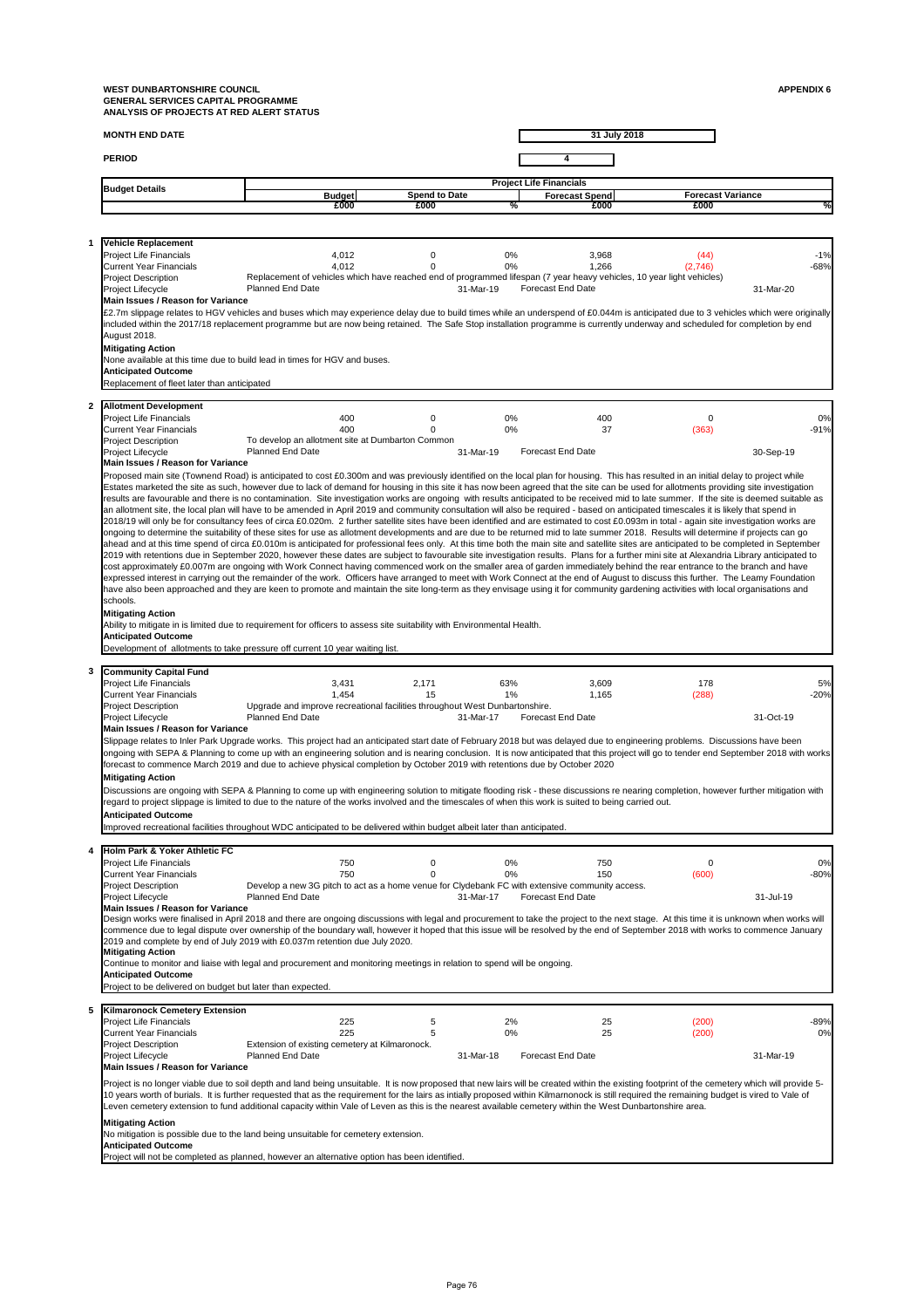|   | <b>MONTH END DATE</b>                                                                                                                                                                                                                                                                                                                                                                                                                                                                                                                                                                                                                                                                                                                                                                                                                                                                                                                                                                                                                                                        |                                                                                                                                                                                                                                                                                                                                                                                                                                                                                                      |          |                      |                                   | 31 July 2018 |                                  |                   |
|---|------------------------------------------------------------------------------------------------------------------------------------------------------------------------------------------------------------------------------------------------------------------------------------------------------------------------------------------------------------------------------------------------------------------------------------------------------------------------------------------------------------------------------------------------------------------------------------------------------------------------------------------------------------------------------------------------------------------------------------------------------------------------------------------------------------------------------------------------------------------------------------------------------------------------------------------------------------------------------------------------------------------------------------------------------------------------------|------------------------------------------------------------------------------------------------------------------------------------------------------------------------------------------------------------------------------------------------------------------------------------------------------------------------------------------------------------------------------------------------------------------------------------------------------------------------------------------------------|----------|----------------------|-----------------------------------|--------------|----------------------------------|-------------------|
|   | <b>PERIOD</b>                                                                                                                                                                                                                                                                                                                                                                                                                                                                                                                                                                                                                                                                                                                                                                                                                                                                                                                                                                                                                                                                |                                                                                                                                                                                                                                                                                                                                                                                                                                                                                                      |          |                      |                                   |              |                                  |                   |
|   | <b>Budget Details</b>                                                                                                                                                                                                                                                                                                                                                                                                                                                                                                                                                                                                                                                                                                                                                                                                                                                                                                                                                                                                                                                        |                                                                                                                                                                                                                                                                                                                                                                                                                                                                                                      |          |                      | <b>Project Life Financials</b>    |              |                                  |                   |
|   |                                                                                                                                                                                                                                                                                                                                                                                                                                                                                                                                                                                                                                                                                                                                                                                                                                                                                                                                                                                                                                                                              | <b>Budget</b><br>£000                                                                                                                                                                                                                                                                                                                                                                                                                                                                                | £000     | <b>Spend to Date</b> | <b>Forecast Spend</b><br>℅        | £000         | <b>Forecast Variance</b><br>£000 | ℅                 |
| 6 | <b>Posties Park Sports Hub - New sports hub to include Gym &amp; running track</b><br><b>Project Life Financials</b><br><b>Current Year Financials</b>                                                                                                                                                                                                                                                                                                                                                                                                                                                                                                                                                                                                                                                                                                                                                                                                                                                                                                                       | 1,802<br>1,742                                                                                                                                                                                                                                                                                                                                                                                                                                                                                       | 78<br>18 |                      | 4%<br>1%                          | 1,802<br>30  | (0)<br>(1, 712)                  | 0%<br>$-98%$      |
|   | <b>Project Description</b>                                                                                                                                                                                                                                                                                                                                                                                                                                                                                                                                                                                                                                                                                                                                                                                                                                                                                                                                                                                                                                                   | Creation of a sports hub at Posties/Marinecraft to include a new changing pavilion/Gym, new all-weather 6 lane running track, conversion of blaze<br>sports pitch to grass, new fencing, upgrade of existing floodlights and additional car parking. This combines the budget approved by the Council in<br>February 2015 for Community Sports Facilities at Posties Park, draw down of budget from the generic sports facilities budget line and anticipated<br>match funding from Sports Scotland. |          |                      |                                   |              |                                  |                   |
|   | <b>Project Lifecycle</b><br>Main Issues / Reason for Variance<br>Initial cost estimates indicated a budget shortfall of £0.300m due to ground conditions meaning that the foundations had to be designed to be more substantial that first anticipated and<br>decontamination that was required due to asbestos discovered on site, however value engineering exercises have been undertaken and designs are being amended. It is now                                                                                                                                                                                                                                                                                                                                                                                                                                                                                                                                                                                                                                        | <b>Planned End Date</b>                                                                                                                                                                                                                                                                                                                                                                                                                                                                              |          | 30-Sep-16            | <b>Forecast End Date</b>          |              |                                  | 31-Mar-20         |
|   | anticipated that this project will go out to tender end of September 2018 with works due to commence March 2019, physical completion forecast by March 2020 and retentions of 5%<br>due by March 2021. Limited spend of £0.030m anticipated in this financial year for professional fees.<br><b>Mitigating Action</b>                                                                                                                                                                                                                                                                                                                                                                                                                                                                                                                                                                                                                                                                                                                                                        |                                                                                                                                                                                                                                                                                                                                                                                                                                                                                                      |          |                      |                                   |              |                                  |                   |
|   | Project will be tendered following value engineering exercise and design amendment.<br><b>Anticipated Outcome</b><br>Creation of sports hub later than first anticipated of December 2018 but now March 2020.                                                                                                                                                                                                                                                                                                                                                                                                                                                                                                                                                                                                                                                                                                                                                                                                                                                                |                                                                                                                                                                                                                                                                                                                                                                                                                                                                                                      |          |                      |                                   |              |                                  |                   |
| 7 | <b>Vale of Leven Cemetery Extension</b>                                                                                                                                                                                                                                                                                                                                                                                                                                                                                                                                                                                                                                                                                                                                                                                                                                                                                                                                                                                                                                      |                                                                                                                                                                                                                                                                                                                                                                                                                                                                                                      |          |                      |                                   |              |                                  |                   |
|   | <b>Project Life Financials</b><br><b>Current Year Financials</b>                                                                                                                                                                                                                                                                                                                                                                                                                                                                                                                                                                                                                                                                                                                                                                                                                                                                                                                                                                                                             | 650<br>490                                                                                                                                                                                                                                                                                                                                                                                                                                                                                           | 160      |                      | 25%<br>$0\%$                      | 850<br>150   | 200<br>(340)                     | 31%<br>$-69%$     |
|   | <b>Project Description</b><br><b>Project Lifecycle</b>                                                                                                                                                                                                                                                                                                                                                                                                                                                                                                                                                                                                                                                                                                                                                                                                                                                                                                                                                                                                                       | Extension of existing cemetery in Vale of Leven<br><b>Planned End Date</b>                                                                                                                                                                                                                                                                                                                                                                                                                           |          | 31-Mar-16            | <b>Forecast End Date</b>          |              |                                  | 31-Mar-20         |
|   | <b>Main Issues / Reason for Variance</b><br>Difficulties in purchasing the preferred site resulted in early delays to this project however a purchase agreement has now been reached in principle with site investigation works on the<br>preferred site due to be carried out at the end of August 2018. If the land is deemed suitable then estates will be able to conclude the land purchase to allow works to commence March<br>2019 and achieve physically completion by March 2020 with retentions due March 2021. Due to the issues with regard to the land suitability at Kilmaronock it is proposed that the<br>remaining budget from that project is vired to the Vale of Leven Cemetery extension to fund additional capacity at Vale of Leven as the requirement for the lairs as intially proposed<br>within Kilmarnonock is still required and this is the nearest cemetery to Kilmaronock within the West Dunbartonshire area.                                                                                                                               |                                                                                                                                                                                                                                                                                                                                                                                                                                                                                                      |          |                      |                                   |              |                                  |                   |
|   | <b>Mitigating Action</b><br>Opportunities to mitigate are limited due to ongoing discussions with regards to purchase of land.<br><b>Anticipated Outcome</b><br>A suitable site is identified and purchased to provide a sustainable burial environment, albeit delayed by 4 years as a result of identifying a suitable site.                                                                                                                                                                                                                                                                                                                                                                                                                                                                                                                                                                                                                                                                                                                                               |                                                                                                                                                                                                                                                                                                                                                                                                                                                                                                      |          |                      |                                   |              |                                  |                   |
| 8 | New Westbridgend Community Centre<br><b>Project Life Financials</b>                                                                                                                                                                                                                                                                                                                                                                                                                                                                                                                                                                                                                                                                                                                                                                                                                                                                                                                                                                                                          | 675                                                                                                                                                                                                                                                                                                                                                                                                                                                                                                  | 40       |                      | 6%                                | 675          | (0)                              | 0%                |
|   | <b>Current Year Financials</b><br><b>Project Description</b><br>Project Lifecycle<br><b>Main Issues / Reason for Variance</b>                                                                                                                                                                                                                                                                                                                                                                                                                                                                                                                                                                                                                                                                                                                                                                                                                                                                                                                                                | 635<br>New Westbridgend Community Centre<br><b>Planned End Date</b>                                                                                                                                                                                                                                                                                                                                                                                                                                  | $\Omega$ | 31-Mar-19            | 0%<br><b>Forecast End Date</b>    | 4            | (631)                            | 0%<br>31-Mar-20   |
|   | The demolition of the old Community Centre was completed end of October 2017 with retentions being due October 2018. Meeting with newly constituted community group has taken<br>place and once it has been confirmed that they are in a position to take over running the establishment officers will progress to the design of the new community centre. At this time it is<br>expected that only demolition retention costs will occur in 2018/19 due to the delays in forming the group and therefore the difficulty faced in taking the project forward.                                                                                                                                                                                                                                                                                                                                                                                                                                                                                                                |                                                                                                                                                                                                                                                                                                                                                                                                                                                                                                      |          |                      |                                   |              |                                  |                   |
|   | <b>Mitigating Action</b><br>None available at this time due to the difficulty in forming community group.<br><b>Anticipated Outcome</b><br>Project to be delivered later than anticipated due to difficulty in forming community group but still anticipated to deliver within budget.                                                                                                                                                                                                                                                                                                                                                                                                                                                                                                                                                                                                                                                                                                                                                                                       |                                                                                                                                                                                                                                                                                                                                                                                                                                                                                                      |          |                      |                                   |              |                                  |                   |
| 9 | New Sports Changing Facility Dumbarton West (Old OLSP site)<br><b>Project Life Financials</b>                                                                                                                                                                                                                                                                                                                                                                                                                                                                                                                                                                                                                                                                                                                                                                                                                                                                                                                                                                                | 300                                                                                                                                                                                                                                                                                                                                                                                                                                                                                                  | $\left($ |                      | $0\%$                             | 350          | 50                               | 17%               |
|   | <b>Current Year Financials</b><br><b>Project Description</b><br><b>Project Lifecycle</b><br><b>Main Issues / Reason for Variance</b>                                                                                                                                                                                                                                                                                                                                                                                                                                                                                                                                                                                                                                                                                                                                                                                                                                                                                                                                         | 150<br>New Sports Changing Facility Dumbarton West (Old OLSP site)<br><b>Planned End Date</b>                                                                                                                                                                                                                                                                                                                                                                                                        |          | $31-May-19$          | $0\%$<br><b>Forecast End Date</b> | 150          | $\Omega$                         | 0%<br>$31-May-19$ |
|   | Awaiting demolition of school building before site investigations can commence and build will be there afterwards. Demolition has commenced and is due to complete December 2018<br>and site investigation works are anticipted to commence January 2019 with a view to being onsite for erection of new facility by March 2019. Physical works to be carried out between<br>March and May 2019 with retentions due May 2020 so retentions required to be rephased into 2020/21. Report to IRED Committee on 29 March advised that due to a recent<br>assessment of the condition of the existing OLSP 3G pitch it was confirmed that expenditure of around £0.050m would be required to bring the pitch up to a standard that would allow its<br>continued use and it was agreed that a request would be made to Council to increase the capital budget by this amount.<br><b>Mitigating Action</b><br>None available at this time due to timescale of demolition of school building. Request for additional capital will be made to Council to fund anticipated overspend. |                                                                                                                                                                                                                                                                                                                                                                                                                                                                                                      |          |                      |                                   |              |                                  |                   |
|   | <b>Anticipated Outcome</b><br>To deliver new sports changing facility, on time albeit over budget.                                                                                                                                                                                                                                                                                                                                                                                                                                                                                                                                                                                                                                                                                                                                                                                                                                                                                                                                                                           |                                                                                                                                                                                                                                                                                                                                                                                                                                                                                                      |          |                      |                                   |              |                                  |                   |
|   | 10 New Sports Changing Facility at Duntocher<br><b>Project Life Financials</b><br><b>Current Year Financials</b>                                                                                                                                                                                                                                                                                                                                                                                                                                                                                                                                                                                                                                                                                                                                                                                                                                                                                                                                                             | 300<br>300                                                                                                                                                                                                                                                                                                                                                                                                                                                                                           |          |                      | 0%<br>$0\%$                       | 300<br>150   | 0<br>(150)                       | 0%<br>0%          |
|   | <b>Project Description</b><br><b>Project Lifecycle</b>                                                                                                                                                                                                                                                                                                                                                                                                                                                                                                                                                                                                                                                                                                                                                                                                                                                                                                                                                                                                                       | New Sports Changing Facility at Duntocher<br><b>Planned End Date</b>                                                                                                                                                                                                                                                                                                                                                                                                                                 |          | 31-Mar-19            | <b>Forecast End Date</b>          |              |                                  | 31-May-19         |
|   | <b>Main Issues / Reason for Variance</b><br>Resource issues have delayed project commencement. Planning application to be submitted October 2018 with works to commence March 2019 and completion by May 2019 with<br><b>Mitigating Action</b>                                                                                                                                                                                                                                                                                                                                                                                                                                                                                                                                                                                                                                                                                                                                                                                                                               |                                                                                                                                                                                                                                                                                                                                                                                                                                                                                                      |          |                      |                                   |              |                                  |                   |
|   | Continue to liase with consultancy services to take the project forward and prevent further delay.<br><b>Anticipated Outcome</b><br>New sports facility within budget but albeit later than first anticipated.                                                                                                                                                                                                                                                                                                                                                                                                                                                                                                                                                                                                                                                                                                                                                                                                                                                               |                                                                                                                                                                                                                                                                                                                                                                                                                                                                                                      |          |                      |                                   |              |                                  |                   |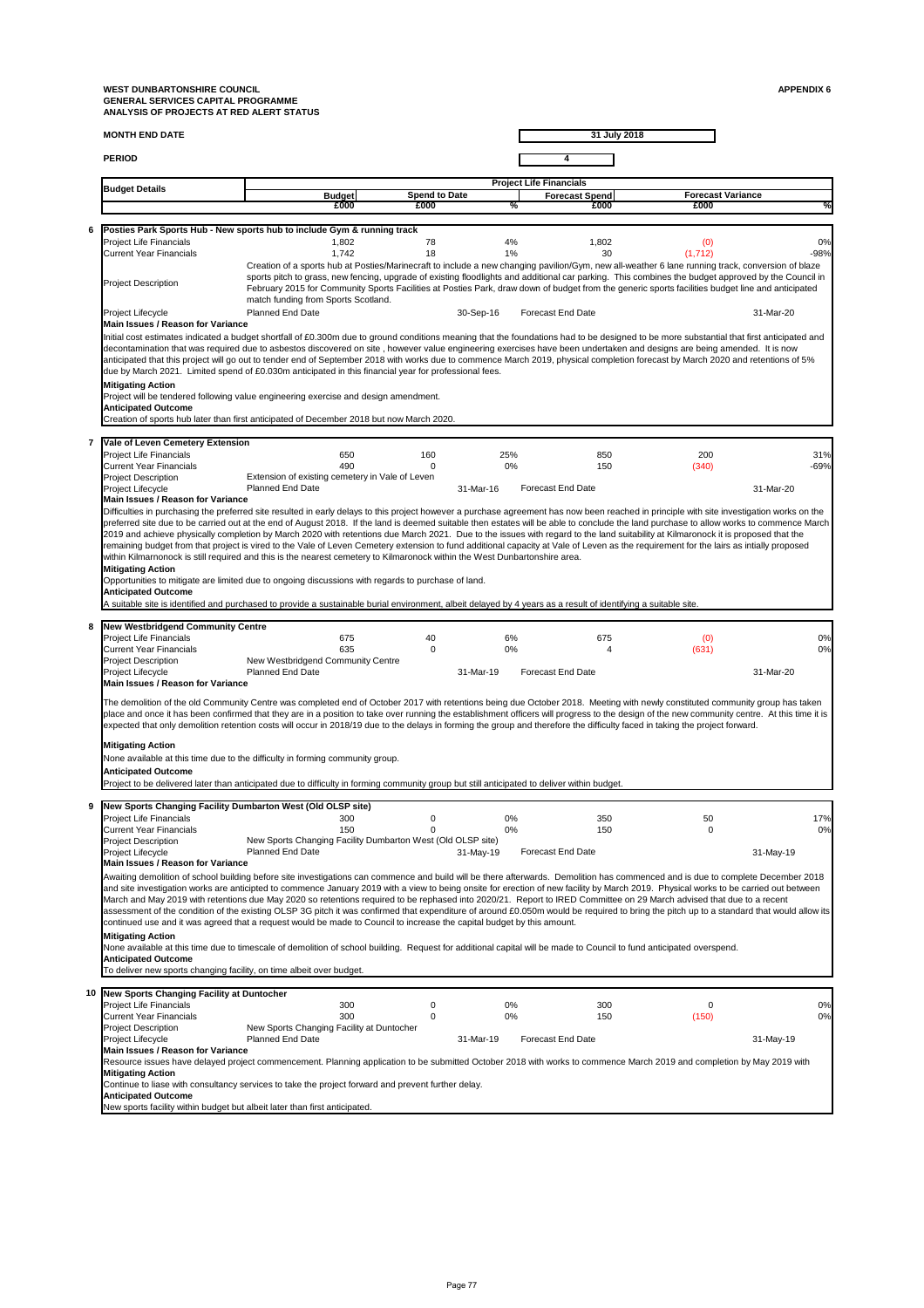| <b>MONTH END DATE</b>                                  |                                                                                                                                                                                                                                                                                                                                                                                                                                                                                                                       |                      |                                | 31 July 2018             |                          |           |
|--------------------------------------------------------|-----------------------------------------------------------------------------------------------------------------------------------------------------------------------------------------------------------------------------------------------------------------------------------------------------------------------------------------------------------------------------------------------------------------------------------------------------------------------------------------------------------------------|----------------------|--------------------------------|--------------------------|--------------------------|-----------|
| <b>PERIOD</b>                                          |                                                                                                                                                                                                                                                                                                                                                                                                                                                                                                                       |                      |                                |                          |                          |           |
| <b>Budget Details</b>                                  |                                                                                                                                                                                                                                                                                                                                                                                                                                                                                                                       |                      | <b>Project Life Financials</b> |                          |                          |           |
|                                                        | <b>Budget</b>                                                                                                                                                                                                                                                                                                                                                                                                                                                                                                         | <b>Spend to Date</b> |                                | <b>Forecast Spend</b>    | <b>Forecast Variance</b> |           |
|                                                        | £000                                                                                                                                                                                                                                                                                                                                                                                                                                                                                                                  | £000                 | ℅                              | £000                     | £000                     | %         |
| 11 Flood Risk Management                               |                                                                                                                                                                                                                                                                                                                                                                                                                                                                                                                       |                      |                                |                          |                          |           |
| <b>Project Life Financials</b>                         | 757                                                                                                                                                                                                                                                                                                                                                                                                                                                                                                                   | 0                    | 0%                             | 757                      | $\overline{0}$           | 0%        |
| <b>Current Year Financials</b>                         | 757                                                                                                                                                                                                                                                                                                                                                                                                                                                                                                                   | ∩                    | $0\%$                          | 450                      | (307)                    | $-41%$    |
| <b>Project Description</b>                             | Enhancement of drainage infrastructure to ensure compliance with Flood Risk Management Act 2009                                                                                                                                                                                                                                                                                                                                                                                                                       |                      |                                |                          |                          |           |
| <b>Project Lifecycle</b>                               | <b>Planned End Date</b>                                                                                                                                                                                                                                                                                                                                                                                                                                                                                               | 31-Mar-18            |                                | <b>Forecast End Date</b> |                          | 31-Oct-19 |
| Main Issues / Reason for Variance                      |                                                                                                                                                                                                                                                                                                                                                                                                                                                                                                                       |                      |                                |                          |                          |           |
|                                                        | Contractor has been engaged to take on flood risk management. Renton Road installation of new drainage is due to commence September 2018 while flood modelling of River Leven<br>and other projects are under construction along with works to improve water courses Balloch and Dumbarton. The project has been delayed due to SEPA restrictions in term of<br>licencing and the time taken to award the Minor Civils contract which although is now in place resulted in approximately 10 to 12 weeks of lost time. |                      |                                |                          |                          |           |
| <b>Mitigating Action</b><br><b>Anticipated Outcome</b> | Work stream being finalised following technicality with works to commence in due course, however time lost to the Minor Civils Contract limits any further mitigation.<br>Project completed within budget albeit later than anticipated.                                                                                                                                                                                                                                                                              |                      |                                |                          |                          |           |
|                                                        |                                                                                                                                                                                                                                                                                                                                                                                                                                                                                                                       |                      |                                |                          |                          |           |
| 12 Infrastructure - Roads                              |                                                                                                                                                                                                                                                                                                                                                                                                                                                                                                                       |                      |                                |                          |                          |           |
| <b>Project Life Financials</b>                         | 5,016                                                                                                                                                                                                                                                                                                                                                                                                                                                                                                                 | 0                    | $0\%$                          | 5,017                    | $\mathbf 0$              | 0%        |

|    | <b>Project Life Financials</b><br><b>Current Year Financials</b><br><b>Project Description</b><br>Project Lifecycle<br><b>Main Issues / Reason for Variance</b>                                   | 5,016<br>5,016<br>Infrastructure - Roads<br><b>Planned End Date</b>                                                                                                                                                                                                                                                                                                                                                                                                                                                                                                 | $\mathbf 0$<br>0 | 0%<br>$0\%$<br>31-Mar-19 | 5,017<br>4,215<br><b>Forecast End Date</b> | $\mathbf 0$<br>(801)    | 0%<br>$-16%$<br>30-Jun-19 |
|----|---------------------------------------------------------------------------------------------------------------------------------------------------------------------------------------------------|---------------------------------------------------------------------------------------------------------------------------------------------------------------------------------------------------------------------------------------------------------------------------------------------------------------------------------------------------------------------------------------------------------------------------------------------------------------------------------------------------------------------------------------------------------------------|------------------|--------------------------|--------------------------------------------|-------------------------|---------------------------|
|    | to be fully spent until June 2019.<br><b>Mitigating Action</b><br><b>Anticipated Outcome</b><br>Project completed later than anticipated                                                          | Delays in awarding the Minor Civils Contract resulted in 10 to 12 weeks loss of capital works. In addition to this discovery of Coaltar at Dalvait Road resulted in a further loss of 3 weeks.<br>Both issues are now resolved and a number of various works will be carried out in the remainder of 2018/19 however budget of £0.801m is unallocated at this time and is not anticipated<br>Work stream being finalised following technicality with works to commence in due course, however time lost to the Minor Civils Contract limits any further mitigation. |                  |                          |                                            |                         |                           |
|    | 13 A811 Lomond Bridge                                                                                                                                                                             |                                                                                                                                                                                                                                                                                                                                                                                                                                                                                                                                                                     |                  |                          |                                            |                         |                           |
|    | <b>Project Life Financials</b><br><b>Current Year Financials</b>                                                                                                                                  | 3,900<br>100                                                                                                                                                                                                                                                                                                                                                                                                                                                                                                                                                        | 0<br>$\Omega$    | 0%<br>$0\%$              | 3,900<br>0                                 | $\overline{0}$<br>(100) | 0%<br>$-100%$             |
|    | <b>Project Description</b>                                                                                                                                                                        | Upgrade of Lomond Bridge                                                                                                                                                                                                                                                                                                                                                                                                                                                                                                                                            |                  |                          |                                            |                         |                           |
|    | <b>Project Lifecycle</b><br><b>IMain Issues / Reason for Variance</b><br><b>Mitigating Action</b><br><b>Anticipated Outcome</b><br>Upgrade of Lomond Bridge                                       | <b>Planned End Date</b><br>Consultants developing tender documentation, looking to go to tender late Autumn and looking to award contractor early Spring with main works to commence start October 2019.<br>Preferred solution for Deck replacement has been identified and is being costed at present.<br>None available at this time due to time required to scope and tender works package                                                                                                                                                                       |                  | 31-Mar-20                | <b>Forecast End Date</b>                   |                         | 31-Mar-20                 |
| 14 | <b>Strathleven Park and Ride Car Park</b>                                                                                                                                                         |                                                                                                                                                                                                                                                                                                                                                                                                                                                                                                                                                                     |                  |                          |                                            |                         |                           |
|    | <b>Project Life Financials</b><br><b>Current Year Financials</b>                                                                                                                                  | 285<br>285                                                                                                                                                                                                                                                                                                                                                                                                                                                                                                                                                          |                  | 0%<br>$0\%$              | 285                                        | $\Omega$<br>(285)       | $0\%$<br>$-100%$          |
|    | <b>Project Description</b>                                                                                                                                                                        | Provision of additional car parking off Strathleven Place adjoining Church car Park. To be utilised as park and ride and overflow for town centre<br>parking                                                                                                                                                                                                                                                                                                                                                                                                        |                  |                          |                                            |                         |                           |
|    | <b>Project Lifecycle</b><br><b>IMain Issues / Reason for Variance</b><br><b>Mitigating Action</b><br><b>Anticipated Outcome</b><br>Project completed within budget albeit later than anticipated. | <b>Planned End Date</b><br>Ownership and Access issues are currently with legal in order to resolve issues which are delaying progress with preparatory clearance works to be carried out on conclusion of access<br>and design and build of the car park thereafter. Awaiting confirmation of a start date for works and will be reported when available.<br>Opportunities to mitigate are limited due to legal issue regarding access.                                                                                                                            |                  | 31-Mar-18                | <b>Forecast End Date</b>                   |                         | 31-Mar-20                 |
| 15 | New Sports Changing Facility at Lusset Glen in Old Kilpatrick                                                                                                                                     |                                                                                                                                                                                                                                                                                                                                                                                                                                                                                                                                                                     |                  |                          |                                            |                         |                           |
|    | <b>Project Life Financials</b><br><b>Current Year Financials</b>                                                                                                                                  | 150<br>150                                                                                                                                                                                                                                                                                                                                                                                                                                                                                                                                                          | O<br>0           | 0%<br>0%                 | 150<br>$\Omega$                            | 0<br>(150)              | 0%<br>$-100%$             |
|    | <b>Project Description</b>                                                                                                                                                                        | New Sports Changing Facility at Lusset Glen in Old Kilpatrick                                                                                                                                                                                                                                                                                                                                                                                                                                                                                                       |                  |                          |                                            |                         |                           |
|    | <b>Project Lifecycle</b>                                                                                                                                                                          | <b>Planned End Date</b>                                                                                                                                                                                                                                                                                                                                                                                                                                                                                                                                             |                  | 31-Mar-19                | <b>Forecast End Date</b>                   |                         | 31-Mar-19                 |
|    | <b>Main Issues / Reason for Variance</b><br><b>Mitigating Action</b><br>None available due to gas works being carried out<br><b>Anticipated Outcome</b><br>Works to be carried out as planned     | Project is currently at design phase and is anticipated to be delivered during 2019/20 due to work being carried out by Scottish Gas Networks. Gas pipe to be removed with plans<br>ongoing for the removal. Removal due to be complete by January 2019 following which reinstatement works to the park will be carried out between January and March 2019 (to be paid<br>for by Scottish Gas Networks). Main work will commence May 2019 with completion by July 2019 with retentions due July 2020.                                                               |                  |                          |                                            |                         |                           |
| 16 | <b>IMandatory 20mph Residential communities</b>                                                                                                                                                   |                                                                                                                                                                                                                                                                                                                                                                                                                                                                                                                                                                     |                  |                          |                                            |                         |                           |
|    | <b>Project Life Financials</b><br><b>Current Year Financials</b><br><b>Project Description</b><br><b>Project Lifecycle</b><br>Main Issues / Reason for Variance                                   | 500<br>395<br>Mandatory 20mph Residential communities<br><b>Planned End Date</b>                                                                                                                                                                                                                                                                                                                                                                                                                                                                                    | 5<br>0           | 1%<br>0%<br>31-Mar-20    | 500<br>20<br><b>Forecast End Date</b>      | $\mathbf 0$<br>(375)    | 0%<br>$-95%$<br>31-Mar-20 |
|    |                                                                                                                                                                                                   | The Scottish Government are currently reviewing 20mph legislation and officers are currently awaiting clarity from them before works can resume in 2018/19. Limited spend anticipated<br>on signage works that would be undertaken regardless of outcome of review                                                                                                                                                                                                                                                                                                  |                  |                          |                                            |                         |                           |
|    | <b>Mitigating Action</b><br>None available at this time<br><b>Anticipated Outcome</b><br>Project to be delivered within budget albeit later than first anticipated.                               |                                                                                                                                                                                                                                                                                                                                                                                                                                                                                                                                                                     |                  |                          |                                            |                         |                           |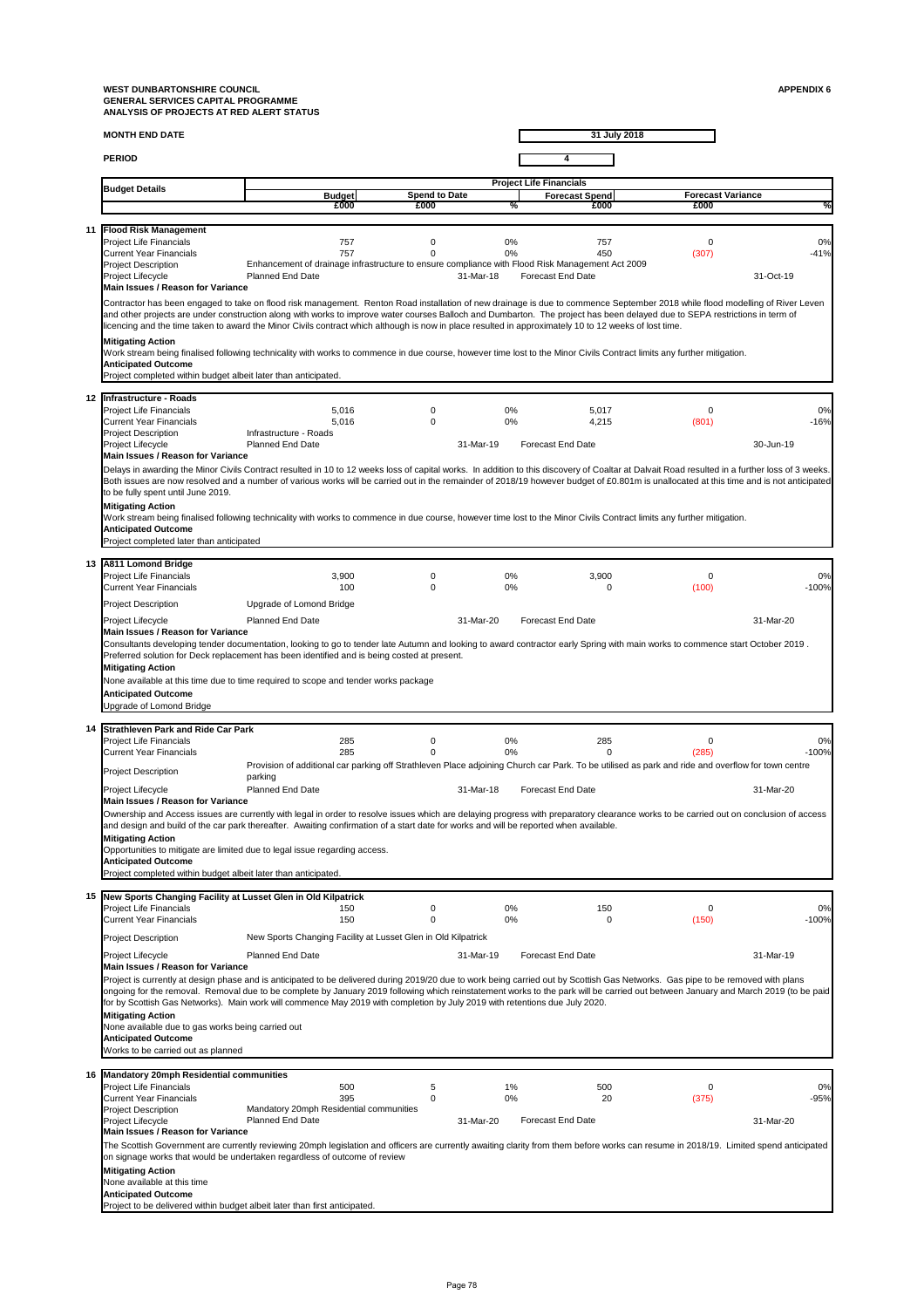**MONTH END DATE**

**PERIOD 4**

**31 July 2018**

**20 Leisure Energy projects - air handling units, upgrade lighting, circulating pumps, and draught proofing** Project Life Financials **277** 277 33 12% 277 0 0% Current Year Financials **244** 244 0 0 0% 19 (225) -92% Project Description Project Lifecycle 31-Mar-18 31-Mar-20 **Main Issues / Reason for Variance**  Main reason for variance is due to Air Handling Unit (AHU) upgrades at Meadow Centre/Vale Swimming Pool which is budgeted at £0.225m. This project was first delayed in 2017/18 due to an unsuccessful initial tender and higher priorities within the Procurement service in relation to other required procurement activities resulting in remaining budget of £0.244m required to be re-phased into 2018/19 from 2017/18. Following this first delay it was then anticipated that this work would be carried out in November 2018 with project completion anticipated in 2018/19 and retentions being required to be rephased into 2019/20. To facilitate this workstream a 2nd tender was issued in June 2018 based on historic specification however only 3 returns were received at end of July 2018 with only one bid being a legitimate bid which was was over budget (the others being discounted - one due to timing of submission and incomplete status of the other). Officers have subsequently been liaising with the Leisure Trust regarding possible solutions ranging from just a refurbishment of the unit to mounting a unit outside as it has become apparent that installing an internal unit would have a detrimental effect on the operation of the centre due to the significant down time involved. To mounting the unit outside would require structural approval, planning approval and a building warrant (not to mention a new specification) thereby making it impossible to meet the deadline workings of end of November. In the interim officers will explore preparatory work this financial year such as new isolating valves and building a concrete base for the unit to reduce risk when unit is procured. Oil to gas conversions at 3 establishments Measures to be installed at both Meadow Centre & Vale of Leven Swimming Pool; new pool hall Air Handling Units, upgrade lighting, circulating pumps Vale of Leven Swimming Pool, internal and external lighting and draught proofing. Planned End Date **Forecast End Date Planned End Date Forecast End Date Mitigating Action** None available at this time as the tender return was overbudget resulting in a new plan and specification/approval requirements **Anticipated Outcome** To install air handling units, upgrade lighting, circulating pumps and draught proofing to improve energy efficiency in leisure centres. Project expected to deliver within budget albeit later than first anticipated.

| 21  Installation of Solar Panels (OHR PS and Whitecrook PS)                                               |                                                                                       |                                                  |    |     |       |         |  |  |  |
|-----------------------------------------------------------------------------------------------------------|---------------------------------------------------------------------------------------|--------------------------------------------------|----|-----|-------|---------|--|--|--|
| <b>Project Life Financials</b>                                                                            | 135                                                                                   |                                                  | 0% | 135 |       | 0%      |  |  |  |
| <b>Current Year Financials</b>                                                                            | 135                                                                                   |                                                  | 0% |     | (135) | $-100%$ |  |  |  |
| Installation of Solar Panels (OHR PS and Whitecrook PS)<br><b>Project Description</b>                     |                                                                                       |                                                  |    |     |       |         |  |  |  |
| <b>Planned End Date</b><br><b>Forecast End Date</b><br><b>Project Lifecycle</b><br>31-Mar-19<br>30-Apr-19 |                                                                                       |                                                  |    |     |       |         |  |  |  |
| <b>IMain Issues / Reason for Variance</b>                                                                 |                                                                                       |                                                  |    |     |       |         |  |  |  |
|                                                                                                           | Planning permission required - works anticpated to start Spring 2019 with Spring 2020 |                                                  |    |     |       |         |  |  |  |
| <b>Mitigating Action</b>                                                                                  |                                                                                       |                                                  |    |     |       |         |  |  |  |
| None available at this time due to scoping and planning requirements                                      |                                                                                       |                                                  |    |     |       |         |  |  |  |
| <b>Anticipated Outcome</b>                                                                                |                                                                                       |                                                  |    |     |       |         |  |  |  |
|                                                                                                           |                                                                                       | Installation of solar panels at 2 establishments |    |     |       |         |  |  |  |

**Anticipated Outcome**

**Budget Forecast Spend**<br> **E000 E000 E000 E000 E000 E000 E000 £000 £000 % £000 £000 % Project Life Financials** Budget Details Budget **National Spend to Date** Forecast Spend <mark>Forecast Variance</mark> **17 Pappert Woodland Wind Farm** Project Life Financials 6,900 6,900 31 0% 6,900 0 0% 6,900 0 0% Current Year Financials 169 0 0% 30 (139) 0% Project Description Project Lifecycle 31-Mar-21 31-Mar-21 **18 Building Upgrades and H&S - lifecycle & reactive building upgrades** Project Life Financials 5,179 698 13% 5,222 43 1% Current Year Financials 5,179 698 13% 4,642 (537) -10% Project Description Project Lifecycle Planned End Date 31-Mar-19 Forecast End Date **19 Oil to Gas Conversion (Braehead PS, Carleith PS & Hub CEC)** Project Life Financials **187** 0 0% 187 0 0% 187 0 0% 0% 0% 0% 0% 0% 0% 0% 0% 0% Current Year Financials **187** 187 0 0% 0% 0 (187) -100% Project Description Project Lifecycle Planned End Date 31-Mar-19 Forecast End Date 31-Aug-19 **Main Issues / Reason for Variance**  The project team continues to work in partnership with Lomond Energy and consult with statutory consultees, however this is taking longer than anticipated due to geographical issues. A further meeting has taken place with WDC Planning to review options and further consult with statutory consultees due. **Mitigating Action** Project team will continue to consult with Planning and other statutory consultees once revised scheme has been finalised. **Anticipated Outcome** Project completion generates savings in line with revised financial analysis. Provision of new windfarm Planned End Date **Forecast End Date Planned End Date Forecast End Date Anticipated Outcome** Project delivered within budget and amended timescales. Oil to Gas Conversion (Braehead PS, Carleith PS & Hub CEC) Lifecycle and reactive building upgrades Planned End Date **Forecast End Date Planned End Date Forecast End Date Main Issues / Reason for Variance**  Slippage relates to St Mary's All Weather MUGA works totalling £0.180m and Our Lady of Loretto works totalling £0.300m - both of which are not anticipated until 2019/20 with only design fees to be incurred in 2018/19 and retentions on a number of small projects totalling circa £0.100m. Reported overspend of £0.042m is related to works to Jamestown Primary School oil to gas conversion which is anticipated to be funded by a virement request of £0.042m from the unallocated generic oil to gas conversion budget. **Mitigating Action** Ongoing regular meetings seeking to mitigate any possible delays to projects. **Main Issues / Reason for Variance**  Project will be scoped in this financial year with works carried out Summer 2019 **Mitigating Action** None availabe at this time due to time required to fully scope project works Planned End Date **Forecast End Date Forecast End Date Forecast End Date**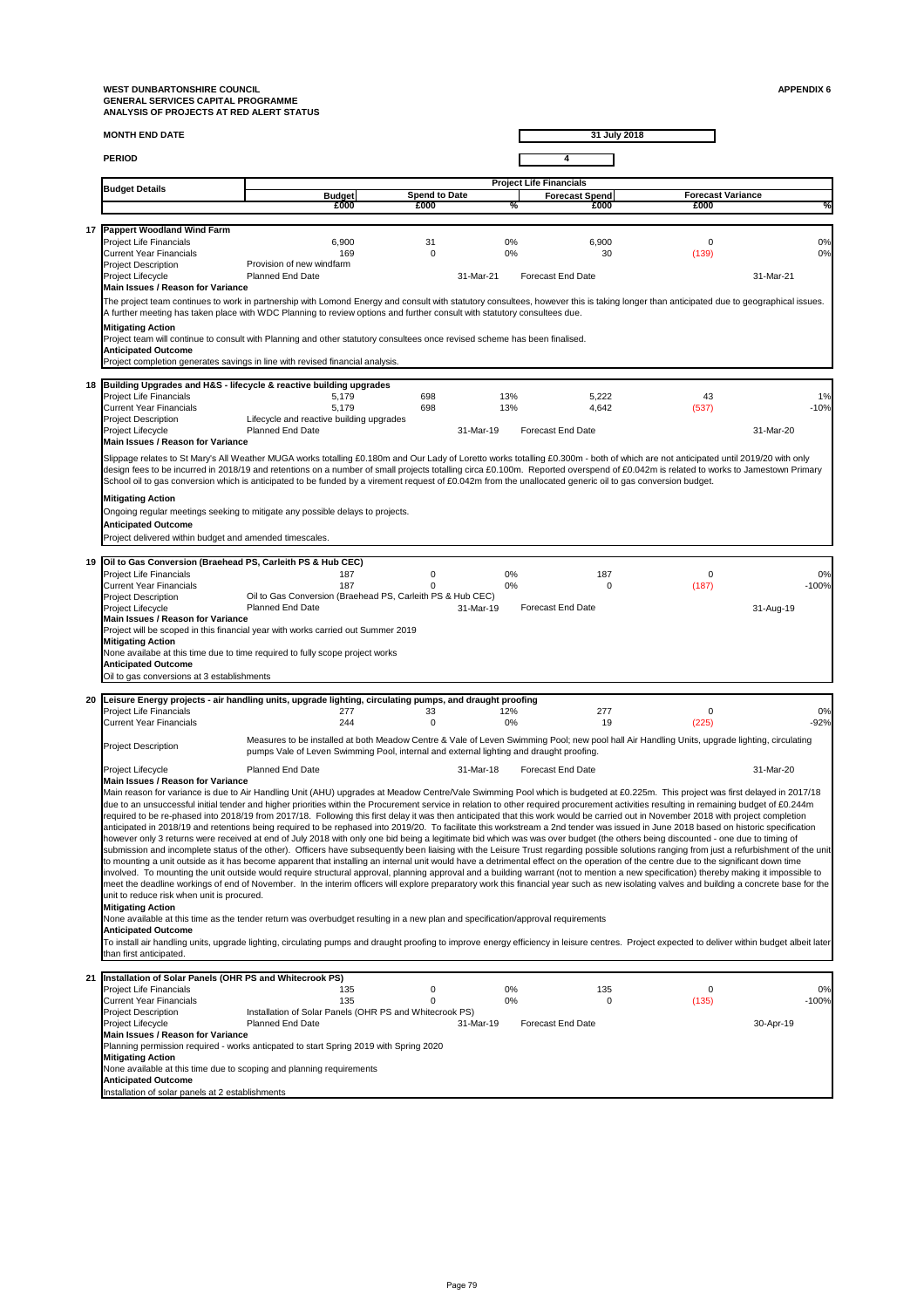| <b>MONTH END DATE</b>  | 31 July 2018                   |
|------------------------|--------------------------------|
| <b>PERIOD</b>          |                                |
| <b>IDudast Dataile</b> | <b>Project Life Financials</b> |

| <b>Budget Details</b>                                                                                                                                                                                                                                                                                                                                                                   | <b>Budget</b>                                                                                                                                                                                                             | <b>Spend to Date</b> |                | <b>Forecast Spend</b>    | <b>Forecast Variance</b> |           |
|-----------------------------------------------------------------------------------------------------------------------------------------------------------------------------------------------------------------------------------------------------------------------------------------------------------------------------------------------------------------------------------------|---------------------------------------------------------------------------------------------------------------------------------------------------------------------------------------------------------------------------|----------------------|----------------|--------------------------|--------------------------|-----------|
|                                                                                                                                                                                                                                                                                                                                                                                         | £000                                                                                                                                                                                                                      | £000                 | ℅              | £000                     | £000                     |           |
| 22 Upgrade Lighting (Alexandria CEC, Carleith PS, Dumbarton Library, WDAC & Whitecrook PS)                                                                                                                                                                                                                                                                                              |                                                                                                                                                                                                                           |                      |                |                          |                          |           |
| <b>Project Life Financials</b>                                                                                                                                                                                                                                                                                                                                                          | 95                                                                                                                                                                                                                        |                      | $0\%$          | 95                       | 0                        | 0%        |
| <b>Current Year Financials</b>                                                                                                                                                                                                                                                                                                                                                          | 95                                                                                                                                                                                                                        |                      | $0\%$          |                          | (95)                     | $-100%$   |
| <b>Project Description</b><br><b>Project Lifecycle</b>                                                                                                                                                                                                                                                                                                                                  | Upgrade Lighting (Alexandria CEC, Carleith PS, Dumbarton Library, WDAC & Whitecrook PS)<br><b>Planned End Date</b>                                                                                                        |                      | 31-Mar-19      | <b>Forecast End Date</b> |                          | 31-Aug-19 |
| Main Issues / Reason for Variance                                                                                                                                                                                                                                                                                                                                                       |                                                                                                                                                                                                                           |                      |                |                          |                          |           |
| Project will be scoped in this financial year with works carried out Summer 2019 - Alexandria CEC could be carried out sooner however this property is included within the ongoing<br>leisure facilities consultation which is due to complete September 2018.                                                                                                                          |                                                                                                                                                                                                                           |                      |                |                          |                          |           |
| <b>Mitigating Action</b>                                                                                                                                                                                                                                                                                                                                                                |                                                                                                                                                                                                                           |                      |                |                          |                          |           |
| None available at this time due to scoping requirements                                                                                                                                                                                                                                                                                                                                 |                                                                                                                                                                                                                           |                      |                |                          |                          |           |
| <b>Anticipated Outcome</b><br>Upgrade lighing in various establishments                                                                                                                                                                                                                                                                                                                 |                                                                                                                                                                                                                           |                      |                |                          |                          |           |
|                                                                                                                                                                                                                                                                                                                                                                                         |                                                                                                                                                                                                                           |                      |                |                          |                          |           |
| 23 Regeneration/Local Economic Development                                                                                                                                                                                                                                                                                                                                              |                                                                                                                                                                                                                           |                      |                |                          |                          |           |
| <b>Project Life Financials</b><br><b>Current Year Financials</b>                                                                                                                                                                                                                                                                                                                        | 2,319                                                                                                                                                                                                                     | 35<br>35             | $1\%$<br>$1\%$ | 1,942                    | (377)                    | $-16%$    |
|                                                                                                                                                                                                                                                                                                                                                                                         | 2,319                                                                                                                                                                                                                     |                      |                | 1,499                    | (820)                    | $-35%$    |
| <b>Project Description</b>                                                                                                                                                                                                                                                                                                                                                              | Budget to facilitate the delivery of Regeneration throughout West Dunbartonshire, aligned to the Economic Strategy 2015-20. External funding will<br>be sought to maximise opportunities for redevelopment of these sites |                      |                |                          |                          |           |
| Project Lifecycle<br><b>Main Issues / Reason for Variance</b>                                                                                                                                                                                                                                                                                                                           | <b>Planned End Date</b>                                                                                                                                                                                                   |                      | 31-Mar-19      | <b>Forecast End Date</b> |                          | 31-Jul-19 |
| The main elements of this budget are £1.504m for St Eunan's (including £0.620m grant funding), £0.360m for Mitchell Way, £0.170m for Balloch Charrette, £0.085m for Clydebank                                                                                                                                                                                                           |                                                                                                                                                                                                                           |                      |                |                          |                          |           |
| Town Centre & Waterfront and £0.130m for Dumbarton Town Centre & Waterfront. The main issue with this budget relates to the St Eunan's project where the anticipated cost is less                                                                                                                                                                                                       |                                                                                                                                                                                                                           |                      |                |                          |                          |           |
| than previously reported estimates resulting in a projected underspend of £0.357m at this time - this underspend relates to the external grant funding from Green Infrastructure Fund so<br>is not available for reallocation. This project also reports slippage of £0.442m due to the time taken to work through the legal and regulatory implications of an additional unanticipated |                                                                                                                                                                                                                           |                      |                |                          |                          |           |
| conditions requested by Planning Committee, the preparation and serving of permission forms to local residential owners for their permission for the site investigations and the                                                                                                                                                                                                        |                                                                                                                                                                                                                           |                      |                |                          |                          |           |
| subsequent appointment of a consultant to do the works which is currently being sought at the moment. The works cannot commence on site until this condition is executed. Site                                                                                                                                                                                                          |                                                                                                                                                                                                                           |                      |                |                          |                          |           |
| investigation works are due to commence in September as per planning conditions and subject to results the main works are anticipated to commence October 2018 with completion<br>summer 2019 and retention payments due summer 2020. At this time it is anticipated that contract spend of £0.672m will be incurred in this financial year in addition to £0.040m for                  |                                                                                                                                                                                                                           |                      |                |                          |                          |           |
| contaminated land fees and site investigation works with a balance of £0.442m being required to be carried forward to future years.                                                                                                                                                                                                                                                     |                                                                                                                                                                                                                           |                      |                |                          |                          |           |
| <b>Mitigating Action</b><br>Opportunities to further mitigate the slippage at St Eunan's is limited due to the timing of main works                                                                                                                                                                                                                                                     |                                                                                                                                                                                                                           |                      |                |                          |                          |           |
| <b>Anticipated Outcome</b>                                                                                                                                                                                                                                                                                                                                                              |                                                                                                                                                                                                                           |                      |                |                          |                          |           |
| Significant progress with transformational projects including Dumbarton Waterfront, strategic disposal sites, Alexandria town centre and further progress with implementing Charrette                                                                                                                                                                                                   |                                                                                                                                                                                                                           |                      |                |                          |                          |           |
| <b>Action Plans.</b>                                                                                                                                                                                                                                                                                                                                                                    |                                                                                                                                                                                                                           |                      |                |                          |                          |           |
|                                                                                                                                                                                                                                                                                                                                                                                         |                                                                                                                                                                                                                           |                      |                |                          |                          |           |
| 24 Queens Quay - Regeneration<br><b>Project Life Financials</b>                                                                                                                                                                                                                                                                                                                         | 15,620                                                                                                                                                                                                                    | 5,539                | 35%            | 15,620                   | 0                        | 0%        |
| <b>Current Year Financials</b>                                                                                                                                                                                                                                                                                                                                                          | 11,763                                                                                                                                                                                                                    | 1,682                | 14%            | 10,293                   | (1,470)                  | $-12%$    |
| <b>Project Description</b>                                                                                                                                                                                                                                                                                                                                                              | Queens Quay regeneration                                                                                                                                                                                                  |                      |                |                          |                          |           |
| Project Lifecycle<br><b>Main Issues / Reason for Variance</b>                                                                                                                                                                                                                                                                                                                           | <b>Planned End Date</b>                                                                                                                                                                                                   |                      | 30-Jun-18      | <b>Forecast End Date</b> |                          | 30-Nov-18 |
| This project has experienced delays compared to the original timetable in order to coordinate and deliver the benefits of New Clydebank Health Centre, Care Home, and District                                                                                                                                                                                                          |                                                                                                                                                                                                                           |                      |                |                          |                          |           |
| Heating, resulting in forecast end date being extended to November 2018 and £11.5m to be rephased into 2018/19 from 2017/18. However the spend related to these works is now well                                                                                                                                                                                                       |                                                                                                                                                                                                                           |                      |                |                          |                          |           |
| underway. Work on Quay walls is now almost complete, as are the remediation works around the care home site. Roads infrastructure works are now underway. Spend in 2018/19 is                                                                                                                                                                                                           |                                                                                                                                                                                                                           |                      |                |                          |                          |           |
| anticipated to be £10.293m with only works on Titan Boulevard and landscaping being the major items still not complete.                                                                                                                                                                                                                                                                 |                                                                                                                                                                                                                           |                      |                |                          |                          |           |
| <b>Mitigating Action</b>                                                                                                                                                                                                                                                                                                                                                                |                                                                                                                                                                                                                           |                      |                |                          |                          |           |
| A number of mitigating actions are being monitored through the risk register by the Management Group. Fortnightly meetings with the development partner take place to progress the<br>project and make every attempt to reduce delays and slippage.                                                                                                                                     |                                                                                                                                                                                                                           |                      |                |                          |                          |           |
| <b>Anticipated Outcome</b>                                                                                                                                                                                                                                                                                                                                                              |                                                                                                                                                                                                                           |                      |                |                          |                          |           |
| Regeneration of Clydebank Waterfront in line with budget, but delayed to co-ordinate with District Heating project.                                                                                                                                                                                                                                                                     |                                                                                                                                                                                                                           |                      |                |                          |                          |           |
|                                                                                                                                                                                                                                                                                                                                                                                         |                                                                                                                                                                                                                           |                      |                |                          |                          |           |
| 25 Queens Quay District Heating Network<br><b>Project Life Financials</b>                                                                                                                                                                                                                                                                                                               | 15,100                                                                                                                                                                                                                    | 1,482                | 10%            | 15,100                   | 0                        | 0%        |
| <b>Current Year Financials</b>                                                                                                                                                                                                                                                                                                                                                          | 10,153                                                                                                                                                                                                                    | 136                  | $1\%$          | 9,000                    | (1, 153)                 | $-11%$    |
| <b>Project Description</b>                                                                                                                                                                                                                                                                                                                                                              | Queens Quay District Heating Network                                                                                                                                                                                      |                      |                |                          |                          |           |
| <b>Project Lifecycle</b><br><b>Main Issues / Reason for Variance</b>                                                                                                                                                                                                                                                                                                                    | <b>Planned End Date</b>                                                                                                                                                                                                   |                      | 31-Mar-19      | <b>Forecast End Date</b> |                          | 31-Jul-19 |
| Project slippage is due to the delay on the appointment of the Energy Centre Operator (ECO) contractor as the returned tenders were unaffordable resulting in the need to secure                                                                                                                                                                                                        |                                                                                                                                                                                                                           |                      |                |                          |                          |           |
| additional funding from the Council to cover the Capital costs. An additional £3m of capital funding was approved by Members at June Council, has been phased into 2019/20 and                                                                                                                                                                                                          |                                                                                                                                                                                                                           |                      |                |                          |                          |           |
| work has commenced on new tender negotiations. The project is currently running behind programme and is now anticipated be physically complete by 31 July 2019, however an                                                                                                                                                                                                              |                                                                                                                                                                                                                           |                      |                |                          |                          |           |
| accelerated programme is in place which officers are hopeful will help to minimise the delay on the appointment of the ECO contractor. The Scottish Government have been advised                                                                                                                                                                                                        |                                                                                                                                                                                                                           |                      |                |                          |                          |           |
| that full spend will not be incurred by 31 March 2018, however the £6m grant funding will be fully spent by year end which will fulfil the grant conditions and protect this income resource.                                                                                                                                                                                           |                                                                                                                                                                                                                           |                      |                |                          |                          |           |
| The first grant application of £0.711m was submitted end of May 2018 and has now been received.                                                                                                                                                                                                                                                                                         |                                                                                                                                                                                                                           |                      |                |                          |                          |           |
| <b>Mitigating Action</b>                                                                                                                                                                                                                                                                                                                                                                |                                                                                                                                                                                                                           |                      |                |                          |                          |           |
| Further discussions are to take place to identify Value Engineering items which will identify savings. Once this work has been carried out, Project Board to decide next steps as required.                                                                                                                                                                                             |                                                                                                                                                                                                                           |                      |                |                          |                          |           |
| <b>Anticipated Outcome</b>                                                                                                                                                                                                                                                                                                                                                              |                                                                                                                                                                                                                           |                      |                |                          |                          |           |
|                                                                                                                                                                                                                                                                                                                                                                                         |                                                                                                                                                                                                                           |                      |                |                          |                          |           |

Project will be delivered over original budget but a recovery plan is in place to deliver no later than anticipated.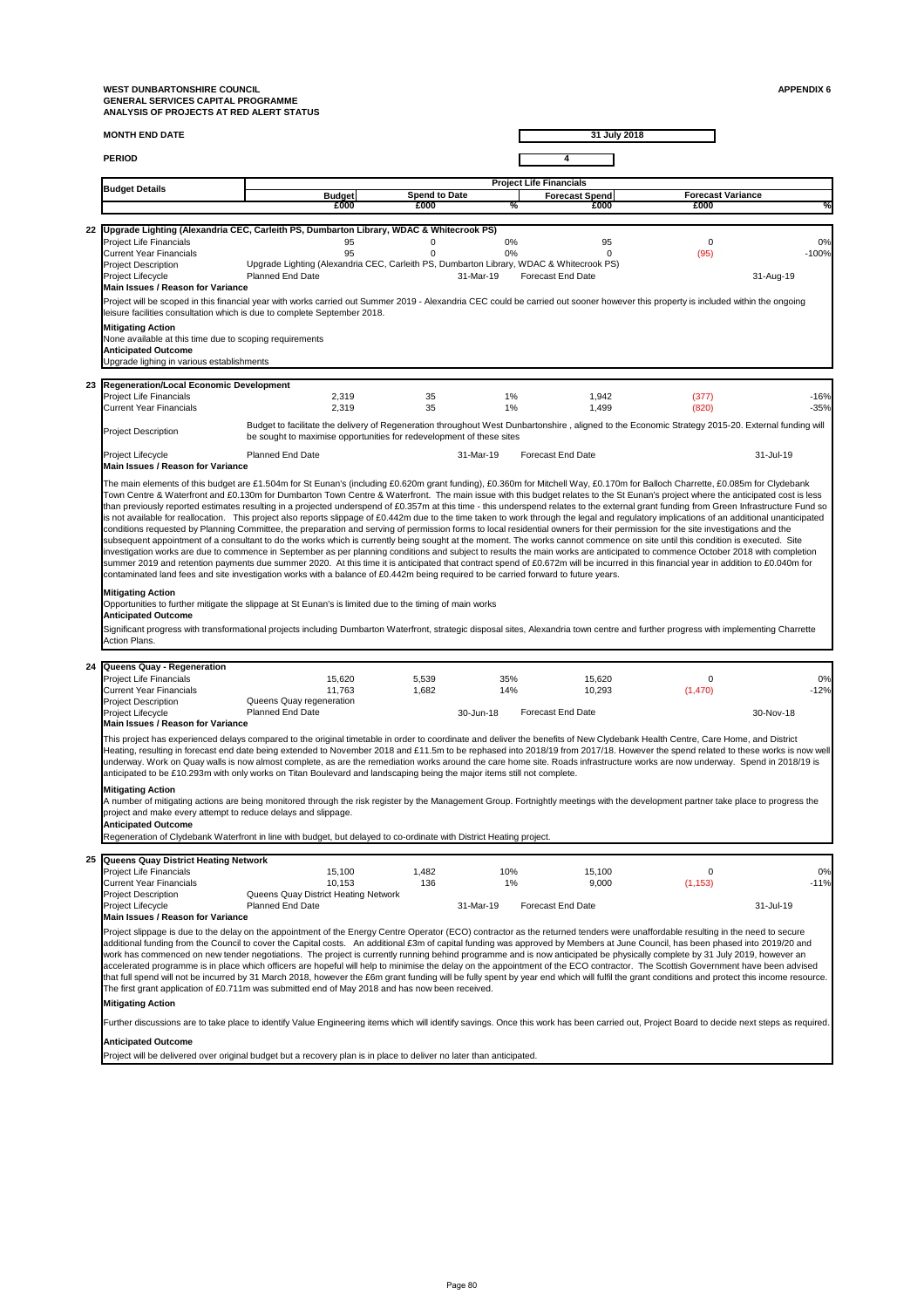| <b>MONTH END DATE</b> | 31 July 2018 |
|-----------------------|--------------|
| <b>PERIOD</b>         |              |

| <b>TOTAL PROJECTS AT RED STATUS</b> |        |        |     |        |          |        |
|-------------------------------------|--------|--------|-----|--------|----------|--------|
| <b>Project Life Financials</b>      |        |        |     |        |          |        |
| <b>IRED</b>                         | 81,366 | 10,278 | 13% | 81,216 | (150)    | 0%     |
| <b>Current Year Financials</b>      |        |        |     |        |          |        |
| <b>IRED</b>                         | 48,955 | 2,589  | 5%  | 33,647 | (15,308) | $-31%$ |
|                                     |        |        |     |        |          |        |

|  |                                                        | <b>Project Life Financials</b>                                                                                                                                                                                                                                                                                                                                                                                                                                                                                                                                                                                                                                                                                                                                                                                                                                                                                                                                                                                                                                                                                                                                                                                                                                                                                                                                                                                                                                                                                                                                                                                                                                                                                                                                                                                                            |                      |       |                          |                          |           |  |  |
|--|--------------------------------------------------------|-------------------------------------------------------------------------------------------------------------------------------------------------------------------------------------------------------------------------------------------------------------------------------------------------------------------------------------------------------------------------------------------------------------------------------------------------------------------------------------------------------------------------------------------------------------------------------------------------------------------------------------------------------------------------------------------------------------------------------------------------------------------------------------------------------------------------------------------------------------------------------------------------------------------------------------------------------------------------------------------------------------------------------------------------------------------------------------------------------------------------------------------------------------------------------------------------------------------------------------------------------------------------------------------------------------------------------------------------------------------------------------------------------------------------------------------------------------------------------------------------------------------------------------------------------------------------------------------------------------------------------------------------------------------------------------------------------------------------------------------------------------------------------------------------------------------------------------------|----------------------|-------|--------------------------|--------------------------|-----------|--|--|
|  | <b>Budget Details</b>                                  | <b>Budget</b>                                                                                                                                                                                                                                                                                                                                                                                                                                                                                                                                                                                                                                                                                                                                                                                                                                                                                                                                                                                                                                                                                                                                                                                                                                                                                                                                                                                                                                                                                                                                                                                                                                                                                                                                                                                                                             | <b>Spend to Date</b> |       | <b>Forecast Spend</b>    | <b>Forecast Variance</b> |           |  |  |
|  |                                                        | £000                                                                                                                                                                                                                                                                                                                                                                                                                                                                                                                                                                                                                                                                                                                                                                                                                                                                                                                                                                                                                                                                                                                                                                                                                                                                                                                                                                                                                                                                                                                                                                                                                                                                                                                                                                                                                                      | £000                 | ℅     | £000                     | £000                     | %         |  |  |
|  | 26 Regeneration Fund                                   |                                                                                                                                                                                                                                                                                                                                                                                                                                                                                                                                                                                                                                                                                                                                                                                                                                                                                                                                                                                                                                                                                                                                                                                                                                                                                                                                                                                                                                                                                                                                                                                                                                                                                                                                                                                                                                           |                      |       |                          |                          |           |  |  |
|  | <b>Project Life Financials</b>                         | 12,400                                                                                                                                                                                                                                                                                                                                                                                                                                                                                                                                                                                                                                                                                                                                                                                                                                                                                                                                                                                                                                                                                                                                                                                                                                                                                                                                                                                                                                                                                                                                                                                                                                                                                                                                                                                                                                    | $\theta$             | $0\%$ | 12,400                   | 0                        | 0%        |  |  |
|  | <b>Current Year Financials</b>                         | 1,850                                                                                                                                                                                                                                                                                                                                                                                                                                                                                                                                                                                                                                                                                                                                                                                                                                                                                                                                                                                                                                                                                                                                                                                                                                                                                                                                                                                                                                                                                                                                                                                                                                                                                                                                                                                                                                     |                      | $0\%$ | 350                      | (1,500)                  | $-81%$    |  |  |
|  | <b>Project Description</b>                             | Funding to implement major regeneration projects linked to community charrettes. (Created through underspend from Education)                                                                                                                                                                                                                                                                                                                                                                                                                                                                                                                                                                                                                                                                                                                                                                                                                                                                                                                                                                                                                                                                                                                                                                                                                                                                                                                                                                                                                                                                                                                                                                                                                                                                                                              |                      |       |                          |                          |           |  |  |
|  | <b>Project Lifecycle</b>                               | <b>Planned End Date</b>                                                                                                                                                                                                                                                                                                                                                                                                                                                                                                                                                                                                                                                                                                                                                                                                                                                                                                                                                                                                                                                                                                                                                                                                                                                                                                                                                                                                                                                                                                                                                                                                                                                                                                                                                                                                                   | 31-Mar-21            |       | <b>Forecast End Date</b> |                          | 31-Mar-21 |  |  |
|  | <b>Main Issues / Reason for Variance</b>               |                                                                                                                                                                                                                                                                                                                                                                                                                                                                                                                                                                                                                                                                                                                                                                                                                                                                                                                                                                                                                                                                                                                                                                                                                                                                                                                                                                                                                                                                                                                                                                                                                                                                                                                                                                                                                                           |                      |       |                          |                          |           |  |  |
|  |                                                        | At this time it is anticipated that limited total spend of approximately £0.350m will be incurred in 2018/19 with all projects experiencing slippage as detailed below. In relation to the<br>Bowling Basin project Scottish Canals are leading on this and they are still working through development appraisal with the Council. Officers are hopeful that an update will be reported<br>to IRED Committee November 2018, however no spend is projected in this financial year resulting in slippage of 0.250m. In relation to Dumbarton Charette works only foreshore<br>clearance works are likely to take place at a cost of £0.150m in this financial year resulting in slippage of £0.350m. The pathworks are unlikely to be procured until December due to<br>timescales required to complete complex ongoing discussions and dialogue with landowners. Tenders for works to improve public realm at Balloch Village Square and Balloch Road<br>west are still be considered and it is anticipated that this process will be complete and contract awarded to enable an update to be reported to November 2018 IRED Committee. At this<br>time is anticipated that spend in this financial year will include £0.100m on Balloch Village Square which is anticipated to commence February 2019 and complete summer 2019 with<br>slippage of £0.300m and £0.050m on Balloch Road West which is anticipated to commence autumn/winter. in relation to Clydebank Charette A814 it is anticipated that a report will be<br>taken to August Planning Committee which will (depending on the outcome) allow procurement process to commence thereafter. At this time is in projected that only limited spend of<br>approximately £0.050m will be incurred in this financial year for professional fees resulting in slippage of £0.450m. |                      |       |                          |                          |           |  |  |
|  | <b>Mitigating Action</b><br><b>Anticipated Outcome</b> | Project complexity and the need to programme some works to avoid busy tourism periods and reliance on third parties means that mitigation is challenging.                                                                                                                                                                                                                                                                                                                                                                                                                                                                                                                                                                                                                                                                                                                                                                                                                                                                                                                                                                                                                                                                                                                                                                                                                                                                                                                                                                                                                                                                                                                                                                                                                                                                                 |                      |       |                          |                          |           |  |  |

Progress towards delivery of planned projects from Economic Development Strategy and Charrette Action Plans albeit later than originally anticipated.